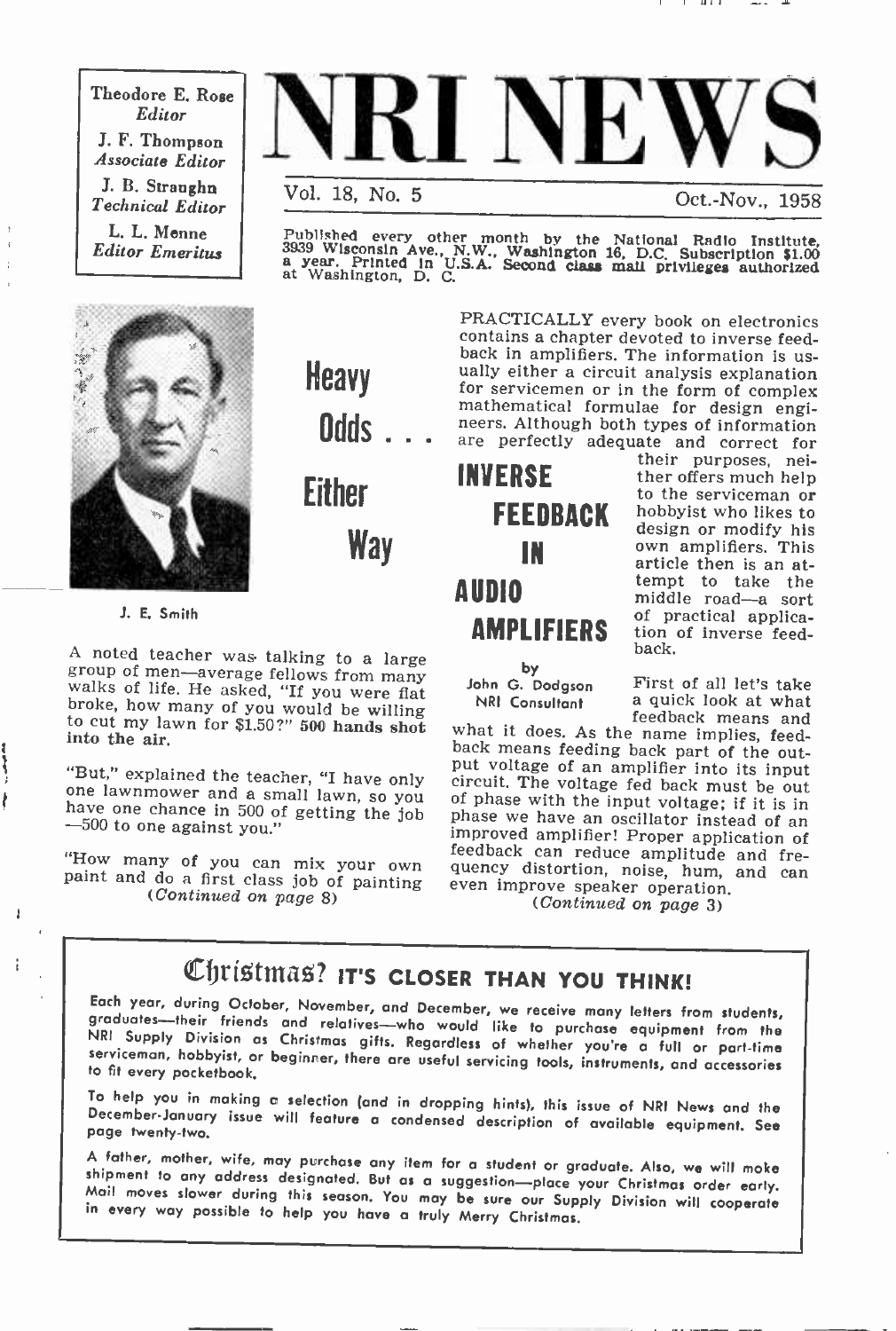# How To Connect Accessories To Receivers

By J. Kelly, NRI Consultant

Servicemen are frequently called upon to a phono pickup, or perhaps install a set of headphones. These jobs are simple, if you know what can be done from a practical viewpoint and how to do it, and can add neath the shield. Twist the various wire<br>example in the strands together into a single pigtail that appreciably to your income.

In some of these jobs, you will have to mount jacks or switches on chassis and make connections with shielded wire so be-



FIG. 1. How to unravel a shield braid with a sharp -pointed tool.

give some practical advice on preparing shielded wire, and drilling chassis holes.

### How to Prepare Shielded Wire

To prepare shielded cable for use, proceed

in this manner. Remove the plastic insulation carefully from the end, with a sharp knife. You will find beneath the plastic insulation the shield itself. This will be in the form of stranded wire, which may be either wo-<br>ven into a mesh or simply wrapped around the inner wires.<br>If it is woven into a mesh, use a sharp scribe, an awl, or some<br>other pointed instrument, to comb out the wire mesh so that the various strands are no longer woven together, as shown in

fore we take up the individual jobs, we will sulation beneath the shield will melt and<br>cause a short between the shield and the Fig. 1. Insert the sharp point between the strands and pull it toward the free end. You do not need to work around the cable; proceed in a line down one side of it. This will expose the plastic-covered wire be-<br>neath the shield. Twist the various wire can be used as a connector for the cable shield. When you solder this pigtail, be careful you do not use too much heat. If you do, you will find the soft plastic insulation beneath the shield will melt and main wire.

### Drilling Chassis Holes

To mount jacks or switches on the chassis, drill a hole in the receiver chassis at the point selected. Make sure the drill does not damage any parts when it goes through the chassis. Shake out all metal particles. If your drill will not make the size hole required (generally % inch is desired), drill the largest hole you can, and bring it up to size with a reamer or a rat-tail file. A typical drill is shown in Fig. 2.

### Adding Headphones

There are two cases where a customer may ask you to add a set of headphones to his receiver. One is to permit program enjoyment by a member of the family who is hard of hearing and normal volume produced by the loudspeaker is not loud enough. The other and most probable is that one or more persons want to listen while the rest of the family enjoys a little quiet. In these cases, two different types of installation are required. (Continued on page 19)



FIG. 2. The Wen 3%" drill, which you can purchase from the NRI Supply Division. With this drill you can make <sup>a</sup> $3/8$ " hole, which is the standard size of most radio-TV switches, potentiometers, etc., in one operation.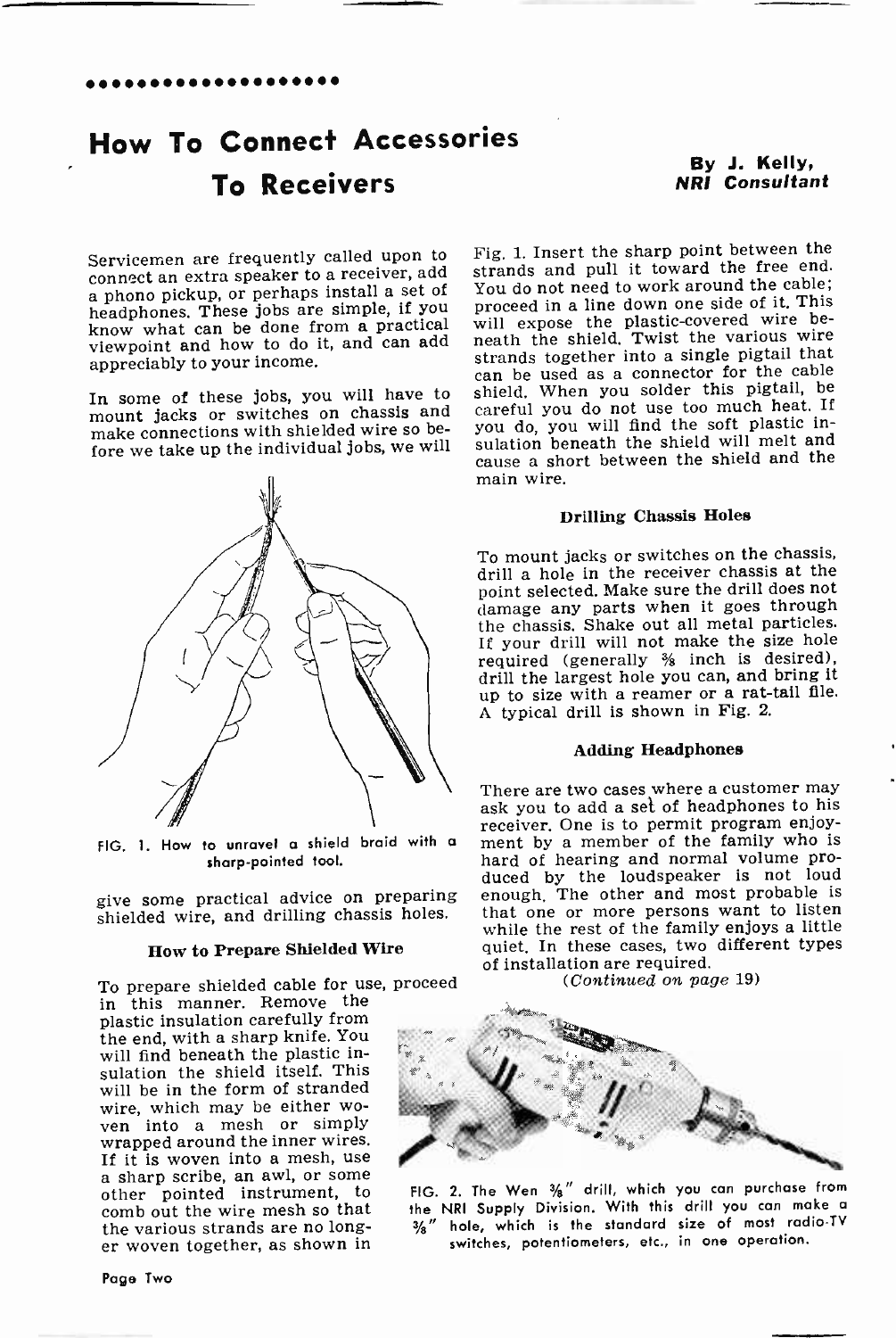# Inverse Feedback In Audio Amplifiers

### (Continued from Page One)

Figure 1 shows a single ended power ampli-<br>fler which is conventional with the exception of the feedback circuit consisting<br>of R2 and R3. Notice that the grid resistor<br>R1 is not grounded but rather is corrected<br>in series



Fig. 1. An R-C coupled amplifier with feedback to the grid circuit.

the input signal  $E_1$  is controlled by the values of resistors R1, R2 and R3.

Now, what happens when an input signal<br>is applied to the circuit? First, the input<br>signal E<sub>1</sub> is applied to the circuit? First, the input<br>amplification appears in the output as E<sub>0</sub>.<br>amplification appears in the output s

Through our feedback circuit a portion, shown by dotted line  $E_2$ , of the distorted output  $E_0$  is fed back to the grid in series with  $E_1$ . This  $E_2$  voltage is indicated by the dotted curves in Figs. 2B and 2C.

For our purpose, we can assume that all<br>these things occur instantaneously; that<br>is, there is no delay between the time  $E_1$ <br>is applied to the grid, and the instant that<br> $E_2$  is fed back into the grid circuit. Sup-<br>pose



Fig. 2. The effect of feedback voltage on hum, noise, and amplitude distortion.

polarity, the resultant input is equal to their difference. This input is illustrated by the curve in Fig. 2D which is obtained by subtracting  $E_2$  from  $E_1$  in Fig. 2C.

The final output caused by the new re- duced input will be something like that in Fig. 2E. It is apparent that this is a much better reproduction of the original input than that obtained in Fig. 2B.

Through the use of inverse feedback we have taken the amplitude distortion components of the output and put them back into the input in such a direction that they tend to cancel themselves.

It is true that the output is reduced in  $(Page Four, Please)$ 

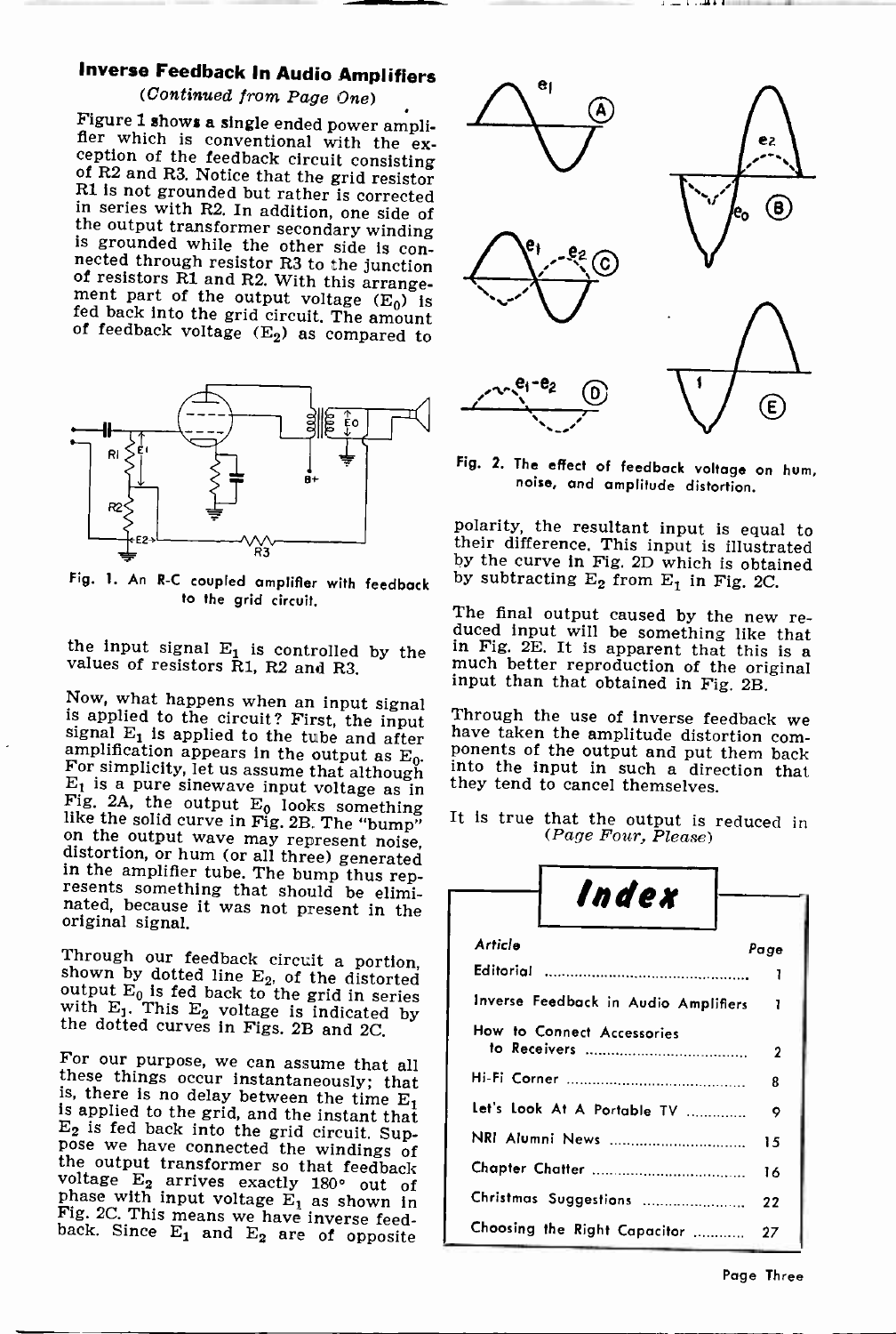amplitude in the process, because of the reduced effective input voltage (2D is smaller than 2A, so 2E is less than 2B,) but if the input signal voltage  $(E_1$  in Fig. 1) is increased, the output can be brought back to its former level while the distortion components remain substantially re- duced.

The amount of reduction of all distortion, hum, and noise by inverse feedback depends upon the amount of output voltage fed back to the grid circuit and upon the gain of the amplifier without feedback. In general, the gain of an amplifier and the distortion in its output caused by the amplifier itself are reduced by an equal per cent. This means that if feedback voltage is increased until the gain has been reduced 50%, distortion will be reduced Every<br>50% also. If the input voltage is then res doubled, the output will return to its the feedback volt former value, but the distortion in the



Fig. 3. The effect of feedback on frequency response.

stage will remain at the reduced value; it will still be only 50% of what it would be without feedback.

## Improvement of Frequency Response

Suppose we have an amplifier that without feedback, has the frequency-gain characteristic curve 1 in Fig. 3. Let us say the poor response below 100 cycles is caused by coupling condensers that are too low<br>in capacity, the peak at 3000 cycles by resonance effects in a transformer, and the loss of frequencies above 10,000 cycles by the shunting effect of tube capacities. Ob-

Now let us see what improvements inverse amount of output voltage fed back into improvement. Observe that although the over-all gain has been reduced. the re- sponse of the intermediate range, and the undesirable peak at 3000 cycles has been

Page Four

cut down so they are more nearly equal to the lower frequency response.

How feedback brings this about may be visualized as follows: Below 100 cycles and above 10,000 cycles, where the amplifier's inherent gain is low, the output voltage also is low. This means the feedback voltage is small in magnitude, so the input is not reduced much. For the peak at <sup>3000</sup> cycles, however, the gain originally is high. The increaased output voltage makes the feedback voltage quite large. When this is fed back, it cancels a large part of the original input and cuts the gain considerably. Therefore, the feedback corrects for frequency distortion as well as for amplitude distortion.

Even greater improvement in frequency response can be obtained if the value of the feedback voltage is increased, as in

### Practical Considerations

viously, an amplifier with such a response Even if the phase shirts will call up to would not give high-fidelity reproduction. 360° to cause outright oscillation the am-<br>plifier will be in an unstable condition.<br>Number of this means that a loud level signal or a feedback might make. With a medium steep wave front will cause a burst of back-<br>amount of output voltage fed back into lation. Thus we can overload stages and<br>distortion or saturate the output curve 2 in Fig. 3. This is a considerable transformer and cause distortion. Even It seems then that feedback is a "miracle drug" for amplifiers. It will not only improve the desirable characteristics but will reduce the undesirable. And all we have to do is feed back a portion of the output signal to the input 180 degrees out of phase. Besides the obvious questions of how much feedback and where to feed it back, the last phrase in the preceding statement -180° out of phase-is the real fly in the ointment! As you know a tube provides a strict 180° phase shift from input to output. If we only had tube phase shifts in an amplifier, it would be a "snap" to apply feedback since all we'd have to do is count the stages. Unfortunately, though, we also have R -C networks and transformers in an amplifier and these shift phase other than 180°. Furthermore these reactance devices cause phase shifts that vary with frequency. Thus, although the output voltage may be exactly 180° out of phase at 1000 cycles in relation to the point to which we intend to apply feedback, it cannot be 180° out of phase at any other frequency. Normally the phase shift in an amplifier will be fairly constant at mid -frequencies and shift at the low and high ends of its pass band. If the phase shifts enough the amplifier will oscillate. Even if the phase shifts don't add up to plifier will be in an unstable condition. steep wave front will cause a burst of oscillation. Thus we can overload stages and transformer and cause distortion. Even frequency, as it most often does, and gets to the loudspeaker it will be dissipated in the form of heat causing eventual warping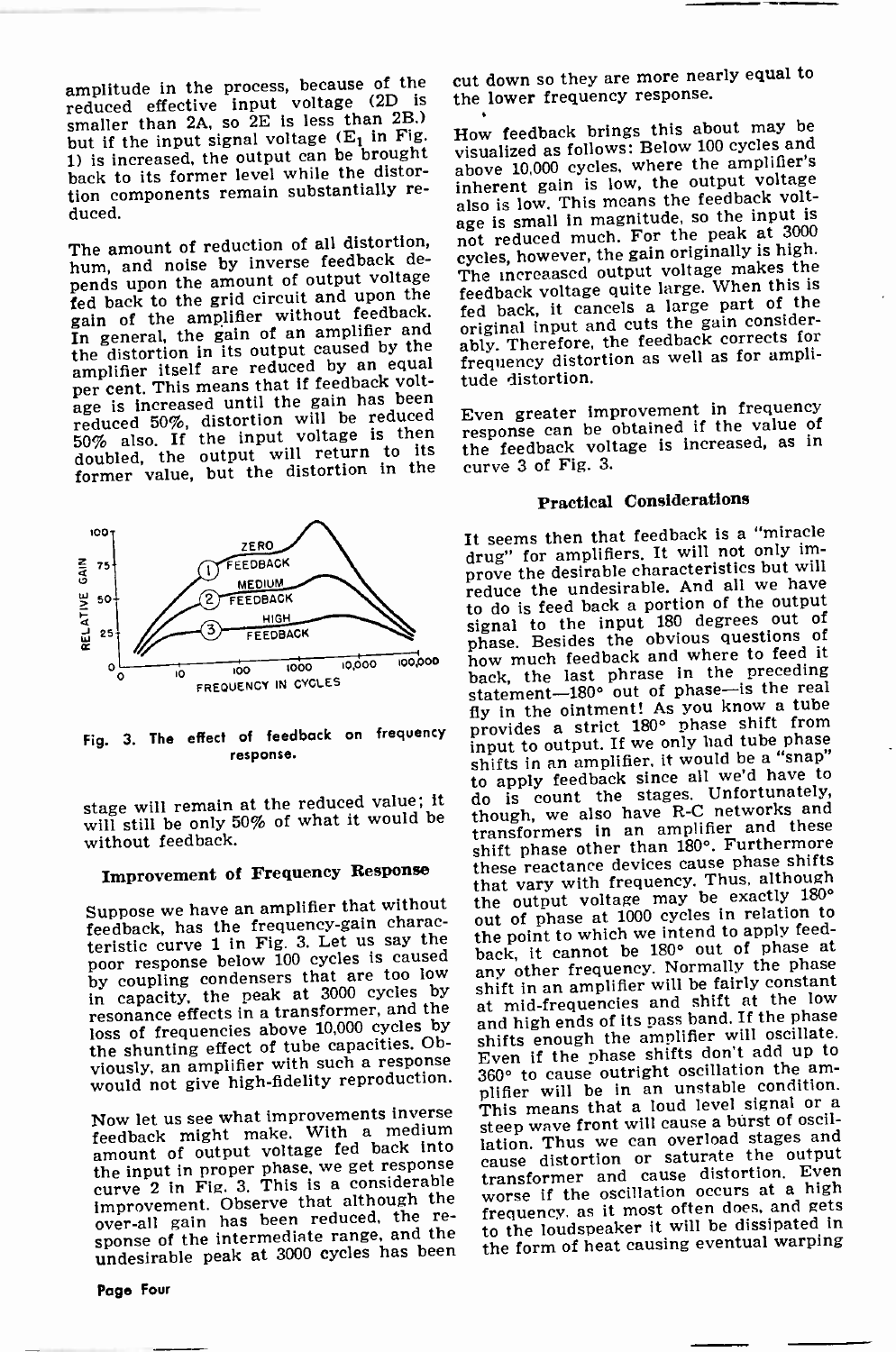

Fig. 4. A simple two tube phonograph amplifier.

stability problems can never be eliminated but they can easily be minimized as we will see later.

### How, Where, and How Much?

In a single ended amplifier the favorite and best place to run a feedback loop is necessary to determine which side of the from the secondary of the output trans- output transformer secondary winding from the secondary of the output trans-<br>former to the cathode of the stage preceding the power amplifier. There are many valid reasons for this. First of all including the output transformer in the ground will give positive feedback and loop will reduce the distortion generated cause oscillation. To determine which end in the transformer. This is especially important in low and medium cost amplifiers since the transformer contributes a high percentage of the total amplitude distortion and particularly frequency distortion. Furthermore, the feedback at the trans-<br>former secondary will lower the apparent source impedance of the amplifier and improve speaker damping.

Since the feedback will reduce distortion in all of the stages it includes, it is desirable to include as many as possible. Unfortunately though, each added stage means more phase shift and this in turn means a necessary reduction of feedback voltage to keep the amplifier stable. As you can see, a point of no return would be reached where including anymore stages would necessitate such a reduction of feedback voltage that the improvement would be negligible. Connecting the feedback loop<br>to the cathode of the tube is merely a<br>matter of convenience. Tying into the high<br>impedance grid circuit would increase the possibility of hum pickup. This would also and if the crystal (or ceramic) phono pickup was fed into this grid circuit the lower impedance would decrease the loading and directly reduce bass response.

To further illustrate the practical appli- cation of a feedback loop let's take the two -tube phono amplifier in Fig. 4 and "improve" it.

The first step in improvement is to in- Now ever think of getting a smaller set for that little apartment?'

crease the size of the coupling capacitors and remove the spkr. plate by-pass capacitors. Since<br>we want to eventually connect<br>a feedback loop to the cathode of the first (6AV6) stage, the<br>cathode by-pass capacitor should also be removed at this time.

> If the amplifier tends to oscillate at this point it may be necessary to reconnect plate by-pass capacitors. However smaller values should be used

of the voice-coil form. Such oscillation and to preserve the high frequency response.<br>stability problems can never be eliminated First connect a .001 mfd to .003 mfd unit to preserve the high frequency response. from the plate of the 6V6 tube to the screen. If this doesn't stop the oscillation connect the same value capacitors from the plate of the 6AV6 tube to ground.

> Before installing the feedback loop, it is necessary to determine which side of the should be connected to ground and which side should be connected to the feedback loop. Connecting the wrong terminal to cause oscillation. To determine which end<br>of the output transformer secondary should be grounded, connect a speaker to<br>the transformer and feed in a signaleither with an audio signal-generator or play a record through it. Temporarily ground one side of the transformer sec-<br>ondary and connect a 100K ohm,  $\frac{1}{2}$  watt resistor from the other side of the winding to the cathode of the 6AV6 tube. Correct phasing will be indicated by a reduc-

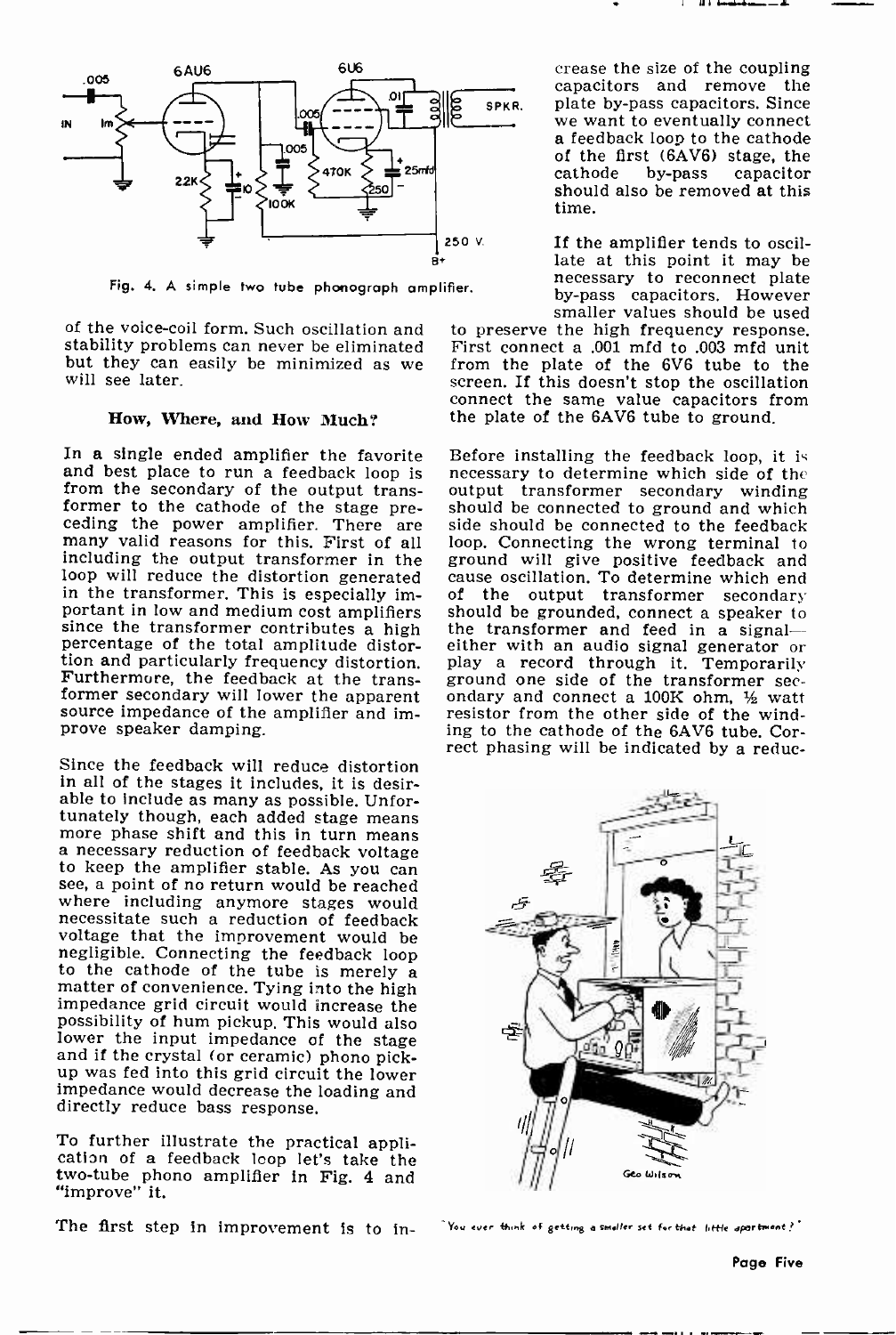tion in volume since the feedback loop reduces the gain of the stages in the loop.<br>Incorrect phase will be indicated by an increase in gain or squealing-in this case remove the ground on the secondary terminal and connect the other secondary lead to ground. If connecting the resistor<br>does not change the sound from the ampli- If an audio generator is available it can does not change the sound from the amplifier, try a smaller resistor (about 47K ohms). Once the correct transformer phasing is determined, the transformer winding can be permanently grounded.

The next step is to find the correct value for the feedback resistor which determines the amount of feedback voltage. Since the feedback reduces the gain, the amount of on how much extra gain we have in the amplifier, assuming that the amplifier will not become unstable. We can determine erally more than enough in this type of the extra gain either by listening or by measuring. Measuring is by far the preferable method since the ear is not an then be determined by using the figure of accurate device. However the measuring 3.5 watts and the speaker impedance which<br>the description on pudio signal generator is either 3.2 ohms or 8 ohms. Assuming an method requires an audio signal generator and a VTVM or VOM. For either method it is first necessary to connect a 100K ohm potentiometer, wired as a variable resistor, in place of the feedback resistor. To wire the potentiometer turn it with the control shaft facing you and connect the center<br>terminal to the outside terminal on your  $E<sup>2</sup>$ right. Check it by connecting ohmmeter get approximately 5.3 volts. leads to the outside terminals. As you ro-<br>tate the shaft clockwise the ohmmeter reading should decrease and eventually becoming zero ohms. Turning the shaft counterclockwise should cause the reading to increase from zero ohms to within  $20\%$ of 100K ohms. After checking the potentiometer connect one outside terminal (either used with the amplifier, the load resistor<br>one) to the ungrounded side of the output should, of course, be as close to this value one) to the ungrounded side of the output transformer secondary winding. Connect the other potentiometer outside terminal to the cathode of the 6AV6 tube and turn the control shaft to its maximum counterclockwise position.

To determine the maximum amount of feedback that we can use in the amplifier all we need do is feed a signal into the input and turn the volume control to it of listening, the feedback potentiometer<br>maximum (clockwise) position. Since the will be adiusted for a reading of 5.3 volts maximum (clockwise) position. Since the amplifier has excessive gain the output will be too loud and distorted form over- loading in the 6V6 stage. However instead of turning the volume control counter-clockwise to reduce the signal, the feedback control is slowly turned clockwise to increase the feedback voltage. This will decrease the gain of the amplifier and eventually a point will be reached where the 6V6 stage overloading will cease and lation turn the volume control to its max-<br>sufficient but not excessive output will imum counter-clockwise position and check sufficient but not excessive output will be obtained from the amplifier. This indicates the correct amount of feedback and VTVM. A resistor should be substituted the potentiometer should be removed from

the circuit and measured between both outside terminals with an ohmmeter. The next largest size resistor can then be permanently installed. For example, if the ohmmeter reading is 19K ohms, a 22K ohm,  $\frac{1}{2}$  watt, 10% resistor should be used.

be used to provide an input signal and the output can then be measured instead of listened to. The generator output should be set to the same level as the phono cartridge. Most extended range cartridges have an output of .5 volts. The output of the 6V6 tube is rated at 4.5 watts. However, this does not include the transformer which usually has an efficiency between 80% and 90%. Thus we can expect to get between 3.6 watts and 4.05 watts from the amplifier. Actually about 3.5 watts is generally more than enough in this type of across the transformer secondary leads can 3.5 watts and the speaker impedance which 8 ohm speaker we can substitute in the

familiar power formula of  $\text{P} = \frac{\text{E} \text{2}}{\text{R}}$  to obtain

 $\frac{3.5}{8} = \frac{E^2}{8}$  and then transpose to obtain  $E^2 = 3.5 \times 8$  or  $E^2 = 28$ . Solving for E, we

Instead of connecting the loudspeaker to the transformer secondary winding, an <sup>8</sup> ohm, 5 or 10 watt resistor should be used. An 8 ohm, 10 watt resistor is commercially available and it is perfectly satisfactory. Incidentally if a 3.2 ohm speaker will be used with the amplifier, the load resistor as possible. For example, three 10 ohm, 2 watt resistors can be connected in parallel to obtain 3.3 ohms at 6 watts. A power of 3.5 watts is equivalent to approximately 3.3 volts measured across a 3.2 ohm load.

The feedback resistor can then be determined by following the same procedure previously described except that instead of listening, the feedback potentiometer across the load with the amplifier volume control turned full on. Be sure to have the audio generator set for .5 volts output at a frequency of 1000 cps.

Before considering the amplifier improvement as completed it should be checked for stability and the possibility of high frequency oscillation. To check for oscillation turn the volume control to its maxfor a voltage across the output with a for the speaker. The hum output of the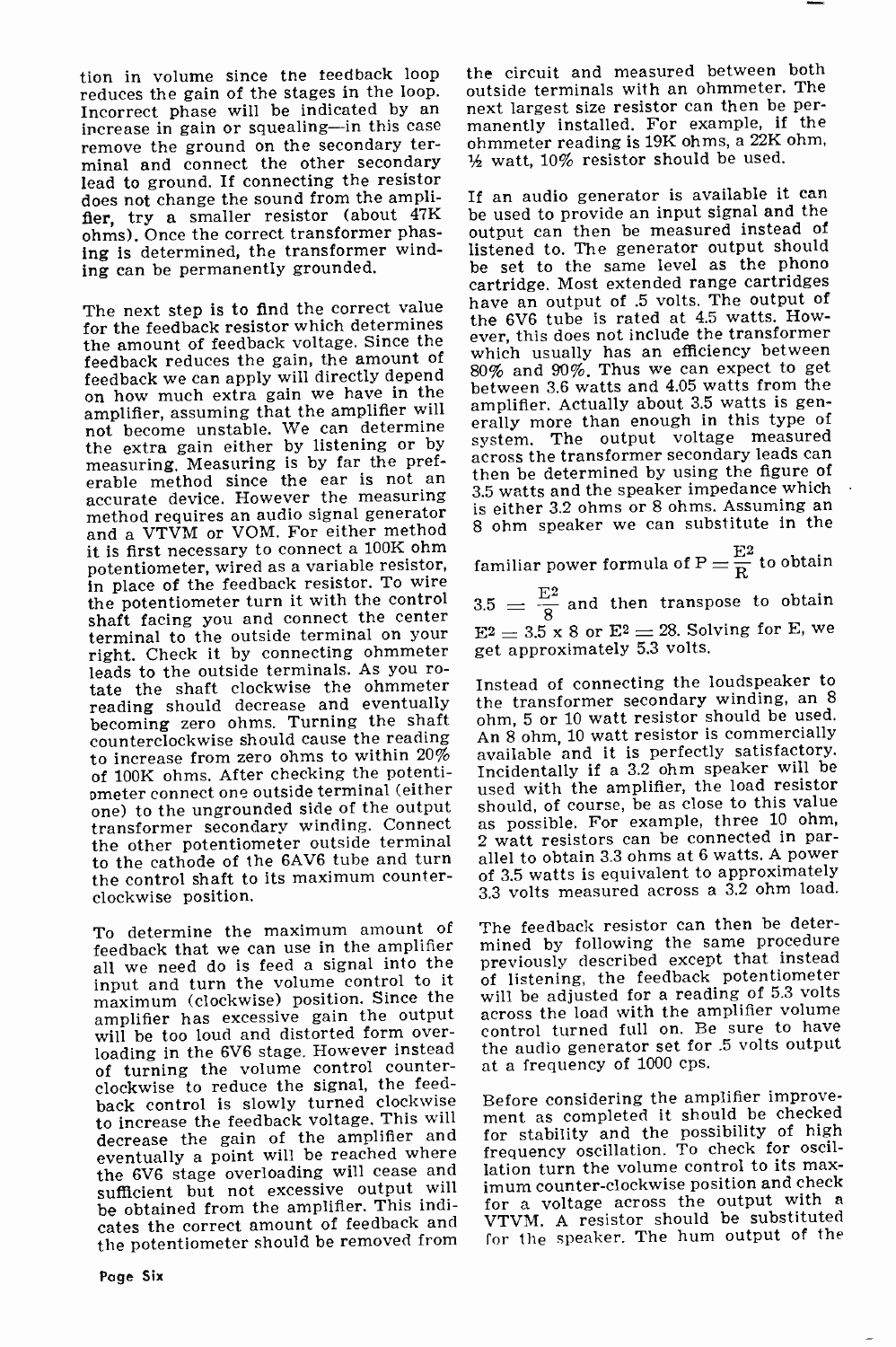amplifier should be measured but should be very low-below .5 volts. If a value above this is obtained, it generally indicates high frequency oscillation assuming that the audible hum with a loudspeaker is<br>unobjectionable. The oscillation, of course,<br>is due to excessive phase shift at a high<br>frequency or a band of high frequencies.<br>The solution is to reduce the gain of the<br>amplifier back at the high frequency end of the pass



Fig. 5. An improved phonograph amplifier with feedback.

band which will automatically reduce the gain of the amplifier or the gain can be reduced directly. The high frequency feed-<br>back can be increased by shunting the feedback resistor with a small capacitor<br>from 10 mmf to 500 mmf in capacity. Direct<br>reduction of gain at high frequencies is<br>accomplished by connecting by-pass capac-<br>itors from plate to ground in either the 6AV6 or 6V6 stages. Values from 500 mmf<br>to .002 are generally satisfactory. Sometimes combinations of both methods are necessary. In any case, it is necessary to keep trying different values of capacitors in the circuits until the oscillation ceases. It is important to use as small a capacity as possible to prevent loss of high frequency response below 15,000 cps.

Of course, the method previously described is quite unscientific but is usually quite satisfactory for the type amplifier shown amplifiers it is generally necessary to use<br>an audio sine and square wave generator<br>and oscilloscope. The unique qualities of a<br>square-waves—abrupt start, steep wave-<br>front and abrupt stop—are very similar to<br>musical inst are no pure sine-wave musical instruments Experienced Radio-TV technician. The except for the Theremin and that's held right pay or even a business participation except for the Theremin and that's held<br>in contempt by many musicians. As previously mentioned excessive phase shifts<br>can occur at the extreme low and high<br>ends of the pass band and cause an un-<br>stable condition. Since this will not cause

outright oscillation it cannot be detected by shorting the amplifier input and meas- uring the output. In addition, it isn't often possible to detect this unstable condition with sine waves because of the low rise and decay time.

However, since music most often consists of very fast rise and decay periods in addition to quick changes of power level, these unstable circuits can be triggered into a blurring together of musical sounds taking out the "presence or bite" which is characteristic of true high fidelity sound.<br>Because other defects in a system, such as a worn stylus or loose speaker enclosure panel, will cause this same symptom it's important to stablize the amplifier by using square waves and an oscilloscope.<br>Oscillation caused by instability most often<br>appears on square waves as shown in Fig. 6. The solution, as with sustained oscillation, is to use by-pass capacitors on the feedback resistor and tube plates. It is sometimes also necessary to reduce the feedback.

Feedback, like putty and paint, can be used to cover up a lot of sloppy construction! It shouldn't-it should be used to make a good amplifier sound even better!



Fig. 6. Square -wave response of an amplifier showing high frequency oscillation.

### Help Fight TB





### WANTED

Experienced Radio-TV technician. The plan to a man who likes this work and strives to sincerely tackle TV service problems. Write to NRI Graduate: A. Tomalino, Tomalino's Radio & TV Inc., 303-305 N. Merrill, Glendive, Montana.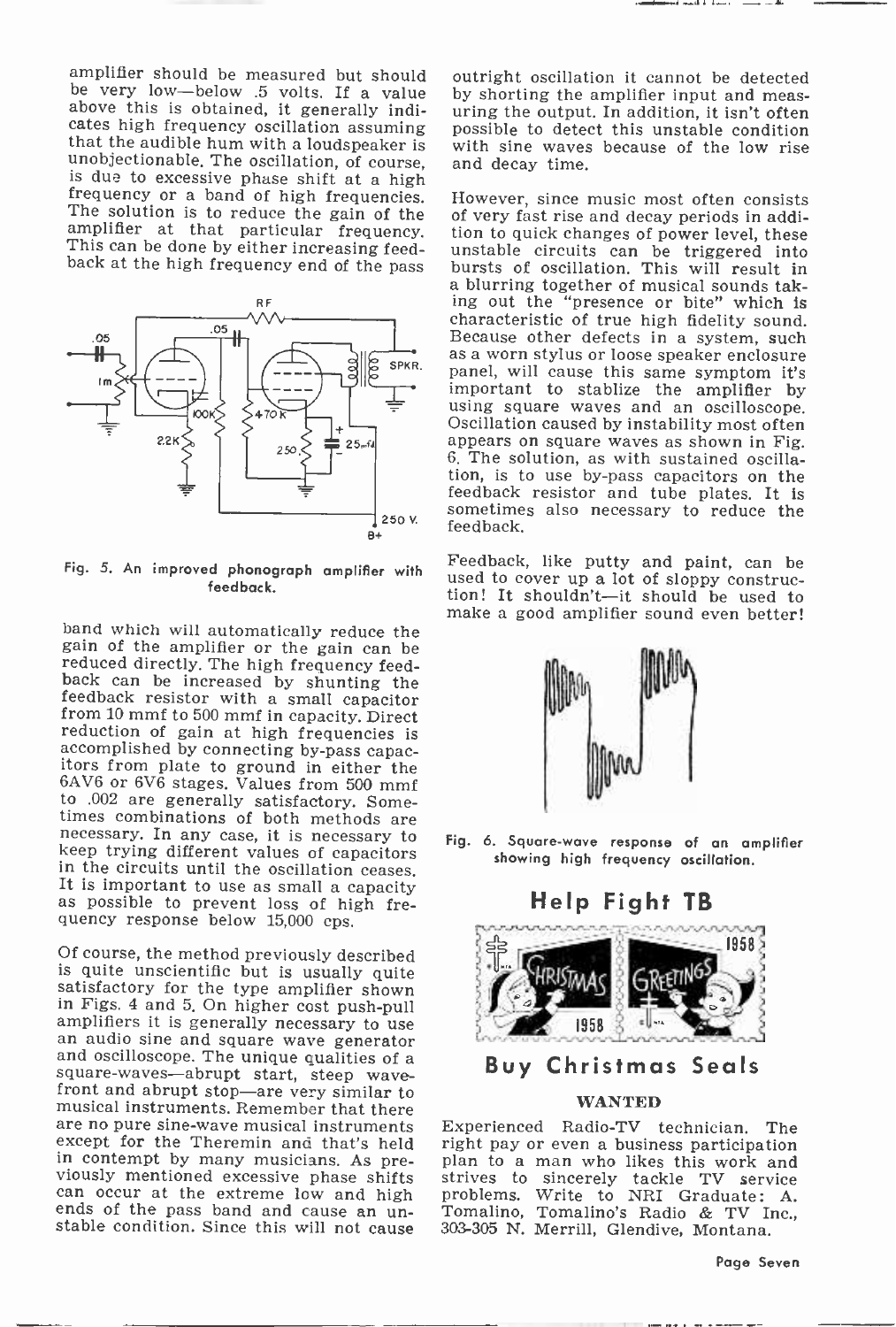# Heavy Odds-Either Way

(Continued from Page One)

my house inside and out?" 50 hands were raised.

"Having only one house, the odds are 50 to one against you," answered the teacher.

"I have a color TV receiver that I want can do this job?" Only one hand was raised.

"Now," he said, "when you hunt common labor, like cutting grass, the odds are 500 to one against you. The country is full of men and boys who will do that type of work for little pay. If you are able to do work that requires more skill such as painting a house-you have one chance in 50 to get the job. But if you have specialized training—like the one man who s may be or the employment situation—<br>raised his hand—the odds are 500 to one syours job chances are just about 500 to raised his hand-the odds are 500 to one you will land a job."

This is the kind of story that hits homeshows more clearly the opportunities



# by John G. Dodgson

NRI Consultant

Hi Fi in a Bottle: The bass response of  $\frac{10 \text{ V}}{200 \text{ rad}}$  a speaker is directly related to its reso-<br>nant frequency. Maximum output occurs at the resonant frequency and the bass<br>output falls off very rapidly below tha frequency. The exact point of resonance  $\frac{dn}{d}$ is determined by the combined characteristics of a number of parts-particularly the cone material, spider compliance, and rim suspension.

Ideally, the speaker cone should be of thick material, to prevent breakup, and should float freely with minimum "drag"  $\frac{1}{2}$  is the procedure to the victor of the ring of the ring of the ring of the ring of the ring of the ring suspension and spider. This  $\frac{1}{2}$  motorial tractment of the cone can be done by using a thick one piece molded cone that tapers (becomes thinner) at the outer rim and a very light (highly flexible) spider. Since high flux density is necessary in the voice coil gap for optimum sensitivity, power handling



trained men have to get and hold good jobs. This does not apply only to Radio-TV -Electronic technicians and engineers- it means "trained men" in every field. Regardless of what business conditions may be or the employment situationone in your favor if you are trained in a specialized field--or 500 to one against you without the benefit of specialized training.

 $r$  *i*  $r$  *i*  $r$  *i*  $r$  *i*  $r$  *i*  $r$  ability, smoothness, and minimum distortion, the gap tolerance is very low especially since the light spider is less efficient in centering the voice coil assembly. As might be expected such a speaker could<br>have a low resonant frequency and consequently good bass response. It is evident though that such a speaker would also carry a high price tag.

There have been many attempts, over the years, to lower the cone resonance and improve the bass response without appreciably increasing the price of a speak-<br>er. Perhaps the most popular method is to cut slots in the speaker cone near the outer rim. Since at least once a year a magazine article appears describing this "miraculous development," I don't doubt that dozens of speakers go down the drain this way every year. I know because I've tried it! Another favorite method is to paint the outer rim of the speaker with various liquids. These suggested liquids have included olive oil, lubricating oil, grease, gylcerin, etc. I've lost a few speak-

Since it isn't practical for the average guy to alter the voice -coil, spider, or cone material, treatment of the cone suspen-sion is a logical step. Unfortunately, at least until now, I don't know of any practical method and I've tried all I have heard about. A new product, Flexicone,

(Continued on page 14)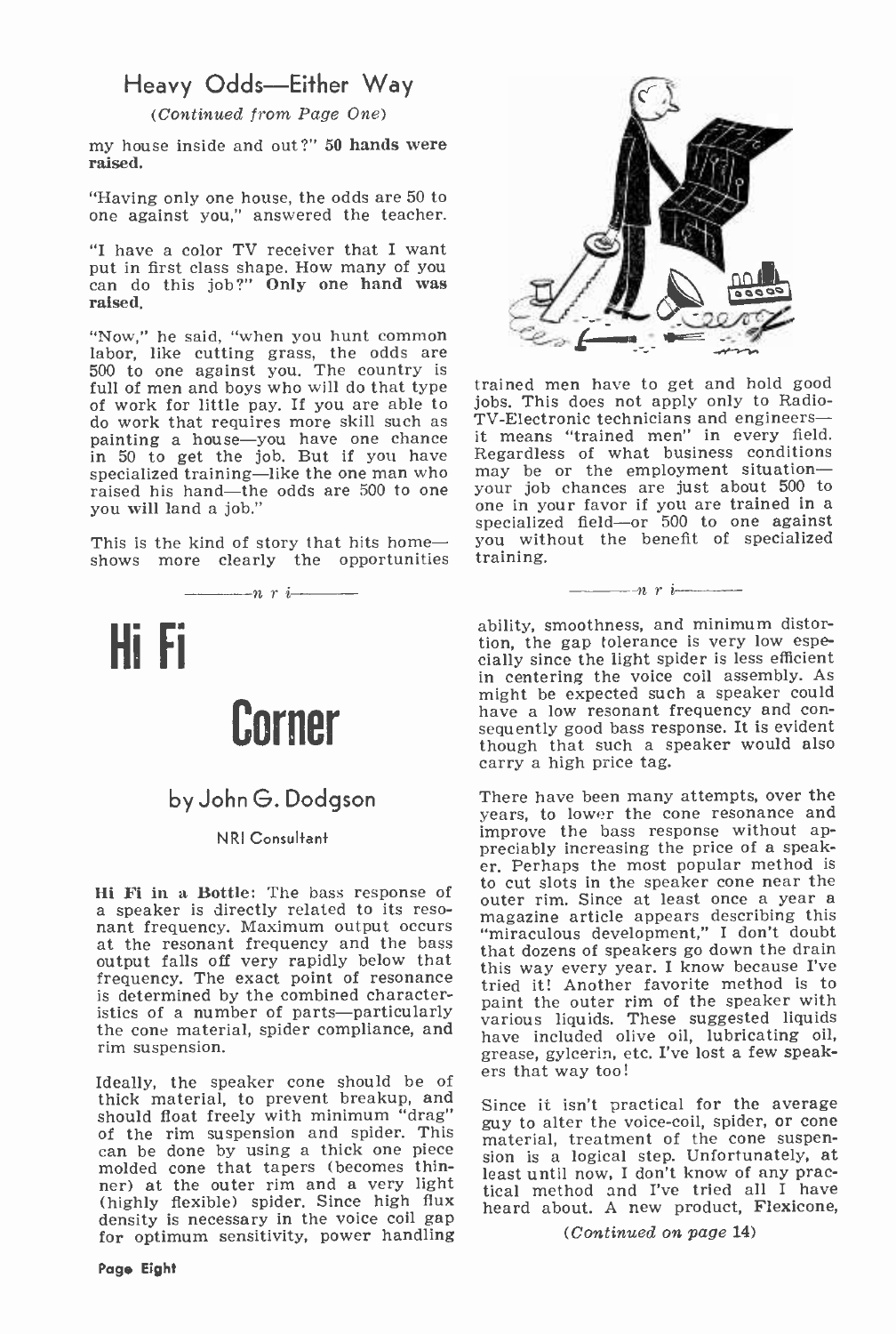

THIS article discusses the operation and circuitry of a TV portable receiver which<br>was widely sold. A thorough understanding of how the various stages and sections operate will make servicing of this and similar portables much easier. Because port-<br>ilar portables much easier. Because port-<br>ables have been in widespread use for about<br>three years work this article should prove particularly helpful at this time.

### RCA 8-INCH "PERSONAL" SET

The small and compact RCA model 8PT-<br>7030 features an 8½-inch rectangular picture tube and is housed in a case that is only  $10\frac{1}{2}$ " by  $9\frac{1}{4}$ " by 12- $\frac{7}{8}$ " and weighs approximately 22 pounds. Fig. 1 shows the receiver chassis and cabinet.

The receiver circuit has 11 tubes includ-<br>ing the 8DP4 picture tube. This tube em-<br>antenna matching tranformer, two i-f<br>ploys 90 degree deflection with electro-<br>traps, and an FM trap. The output of the<br>static focus. Four c serve as video second detector, sound i-f<br>limiter, and ratio detector and the sele-<br>niums as the power supply rectifiers. The<br>receiver incorporates the usual number<br>of stages. However, in the video i-f strip<br>only two pento

Normal i-f gain is achieved at the expense<br>of the band pass which is somewhat nar-

# Let's Look At A TV Portable

# by J. Schek

NRI Consultant

rower than usual This is allowable since the small picture tube size permits a loss of frequency response (picture detail) that is not noticeable. The receiver is construc-<br>ted on three separate chassis sub-assemblies. Two of the sub-assemblies are ver-<br>tically mounted, through which the pic-<br>ture tube is inserted. The third assembly is the rf tuner.

### Circuit Analysis

Fig. 3 shows a circuit diagram of the tuner pentode-triodes (6U8) as rf amplifier, converter, rf oscillator and first picture i-f amplifier.

The antenna input circuit includes an antenna section is coupled to a grounded-<br>grid rf amplifier. The age bias voltage is<br>applied to the rf grounded grid through<br>a 22,000-ohm decoupling resistor. The grid is put at rf ground through the 680-mmfd capacitor.

The rf amplifier plate voltage is obtained<br>from the cathode of the first i-f amplifier.<br>That is, the cathode of V1B returns to B-<br>through V1A and the voltage drop across<br>the plate and cathode of V1A serves as<br>the plate and



Fig. 1. External and internal views of RCA Portable Model 8PT7030.

Page Nine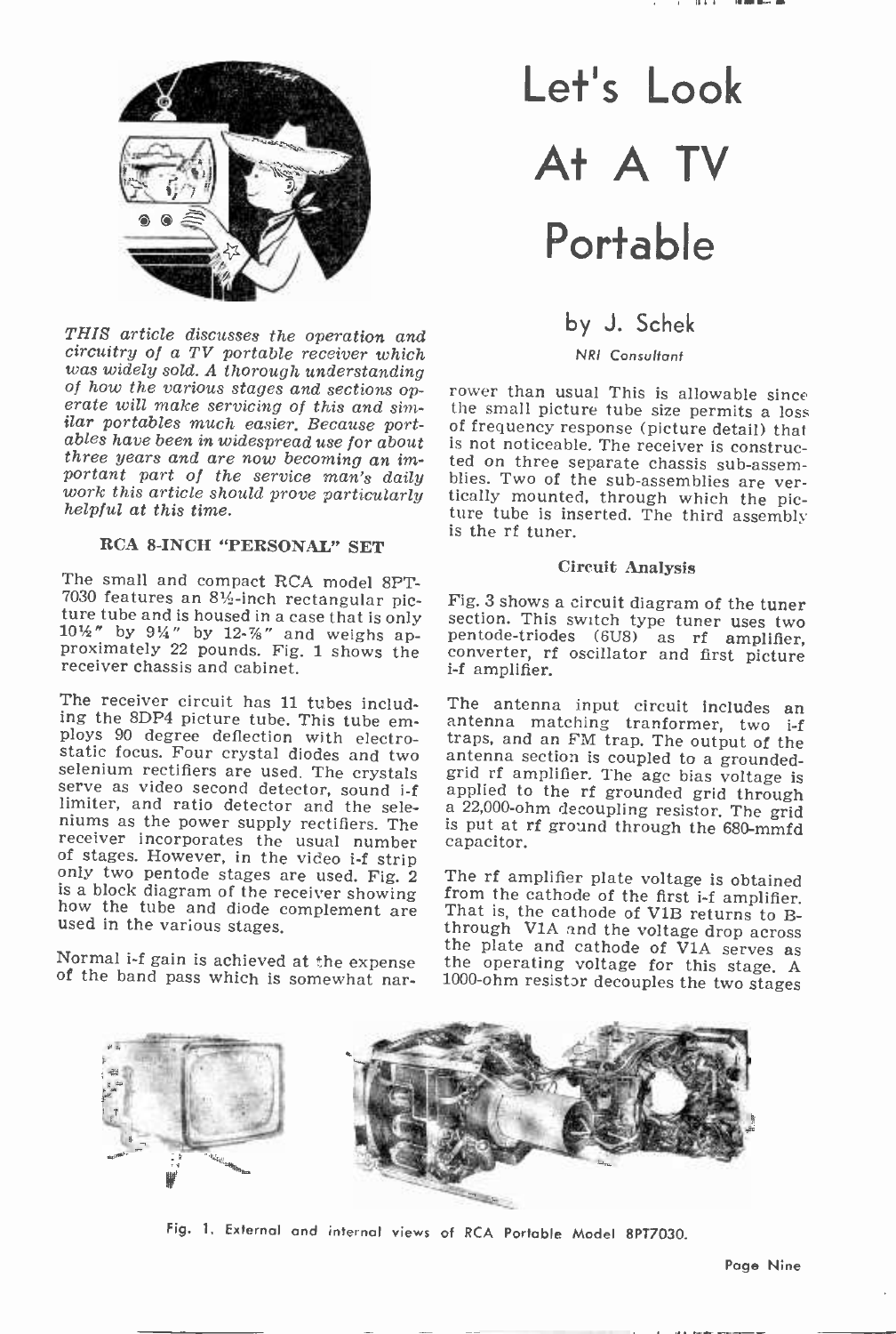

Fig. 2. Block Diagram showing tube complement.

preventing inter -action. The plate of the rf amplifier is tuned on channel 13 by adjusting L8 and on channel 8 by a .5 to 3 as clearly as possible and the sound boost mmfd variable capacitor, (C9). The low channels are individually aligned by adjusting the spacing of their coil turns for the proper response.

The output of the rf amplifier is both capacitively and inductively coupled to R9 and R10. Since age voltage is applied<br>the grid circuit of the converter stage, to the rf amplifier, age action is accomthe grid circuit of the converter stage, (V2B). Grid loading is obtained through the 15K and 150K-ohm resistors. Converter grid tuning is accomplished by means of L23 and a .5 to 3 mmfd variable capacitor (C14) on channel 13 and 8, respectively. As in the case of the rf amplifier, low channel adjustment is secured by varying the coil winding spacing of individual coils. The output of the oscillator is coupled to the converter grid by a 1 mmfd capacitor. The converter obtains its plate to cathode potential by acting as the cathode resistor for the oscillator stage. The i-f output of the converter is coupled to the grid of the first i-f amplifier by means of a tuned circuit consisting of L50 and a 330-mmfd capacitor. These components form a series resonant circuit.

L49 serves as the fixed converter plate load impedance. Effective decoupling between the oscillator and converter is maintained by use of 82 mmfd, 180 mmfd, and .047 capacitors connected between the cathode of the oscillator and ground. The output of the first i-f stage is developed across L47 and is then coupled to the grid of the scond i-f. A parallel resonant trap (L48 and C25) is intended to be used as a 41.25 me sound boost. In the event that there is no setting of the fine-tuning control at which good sound picture can be obtained, the picture should be tuned in slug (L48) should be adjusted until the sound improves.

The grid voltage for the first i-f stage is<br>held at a predetermined potenial by means of a 1 meg and 1.5 meg voltage divider. R9 and R10. Since agc voltage is applied plished in the first i-f amplifier because the series arrangement of these tubes causes a change in I-F tube current as the current varies in the RF tube. Fig. 4 shows the circuit diagram of the receiver (Mfgr.'s service manual diagram.)

The output of the first i-f amplifier in the tuner coupled to the grid of the second video i-f amplifier through the 2200-mmfd capacitor. AGC is applied to this grid through a 47,000-ohm resistor, R115. Bias voltage for the crystal diode sound i-f limiter (CR101) is provided by a 12-ohm resistor (R117) in the cathode of the 2nd<br>PIX i-f stage. This diode acts as a low resistance path to ground when the amplitude of the am interfering signals is enough to overcome the bias voltage. The third video i-f tranformer drives the crystal (CR104) second detector. The age voltage is obtained by filtering the rectified i-f signal across diode load R121; the filter consists of an 820,000 -ohm resistor and a .33 mfd capacitor (R120 and C117). This agc bias voltage is applied to the rf amplifier and to the second picture i-f amplifier.

The band width of the i-f under normal signal conditions is approximately 2.1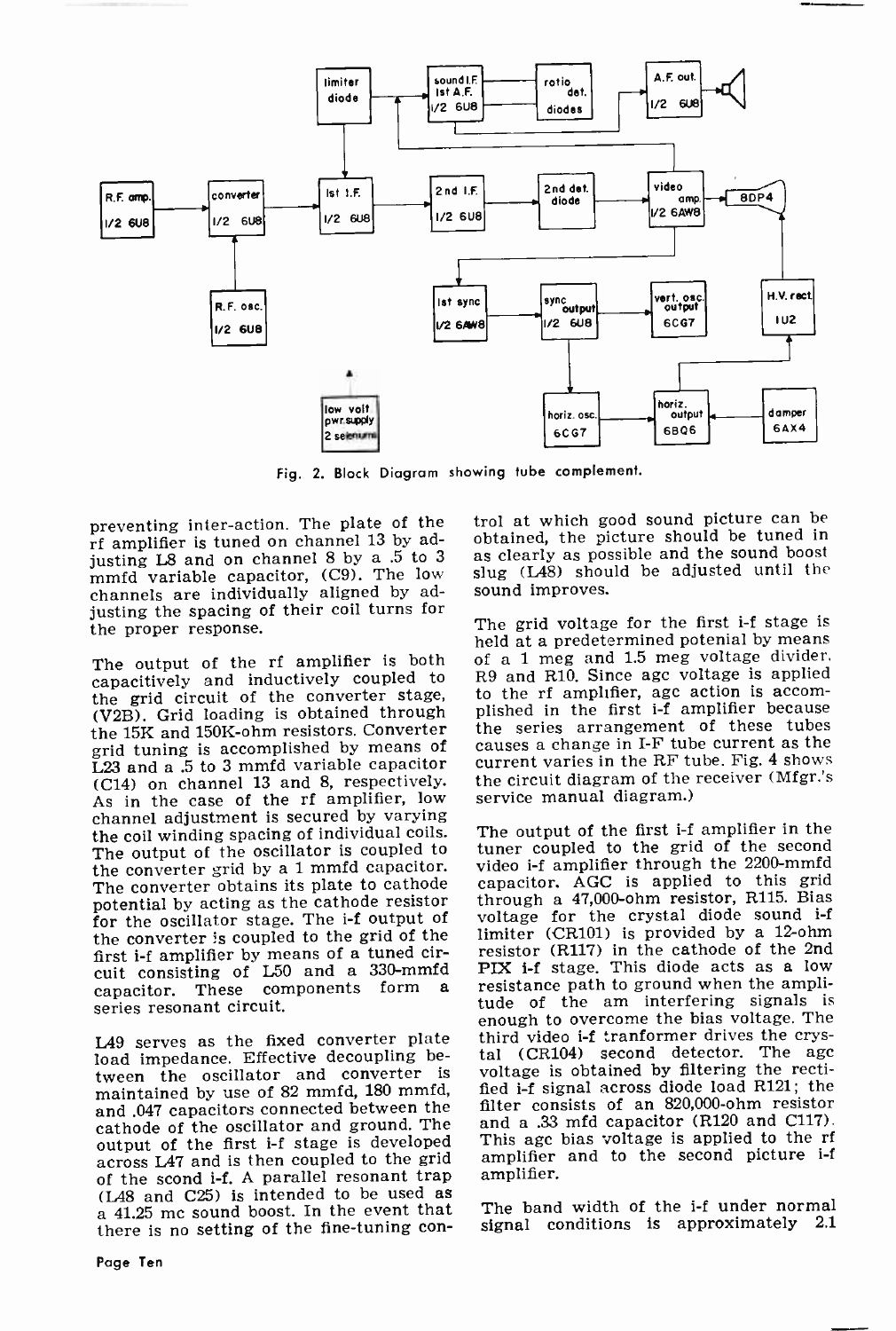megacycles. However, as the strength of the incoming signal decreases age bias is reduced proportionately and the band audio deemphasis network consisting of width decreases. This is due to the Miller the 1000 mind (C105) the 220-mmfd (C134) width decreases. This is due to the Miller effect and provides greater i-f gain for weak picture signals. The Miller effect raises the "Q" of the input tuned circuit as the bias decreases.

sound i-f carrier is capacitively coupled to an achievement in modern circuit design. the grid of the sound  $if$  amplifier  $V101A$ from this stage.

coupled to the sound take-off transformer (T101) by a 5-mmfd capacitor (C101). The rectly to the plate of the high-voltage sound i-f amplifier V101A serves, in a resound i-f amplifier V101A serves, in a re-<br>flex circuit, both as sound i-f and first a second anode voltage of less than 6000<br>audio amplifier. The ratio detector stage volts and this notential can be obtained audio amplifier. The ratio detector stage volts and this potential can be obtained<br>consists of two crystal diodes, CR102 and by rectification of the voltage pulses<br>CR103. The detected audio signal is coupled which occur at through a .01 mfd capacitor (C110) to the tube. No step-up winding is necessary on grid of the pentode section (V101A) of the the horizontal output transformer. 6U8 tube. This part of the 6U8 tube is used in the reflex circuit that functions as a combined sound i -f and first audio amplifier stage.

.01 mfd capacitor (C110) to the grid of the sound i-f and first a-f amplifier. An audio deemphasis network consisting of capacitors reduces the excess high frequency response and feeds the now normal audio signal to the volume control circuit.

A single pentode type  $(V103A)$  is used as The triode section of the 6U8 tube  $(V101B)$ <br>a video amplifier. Its output drives the section is used as the audio output stage. The<br>cathode of the picture tube. The 4.5 mc. of onl is used as the audio output stage. The entire sound section, therefore, consists of only one tube and three crystals-surely

The 4.5 megacycle sound i-f carrier is ture, however, is that the plate of the upled to the sound take-off transformer horizontal output tube is connected di-The sync and sweep circuits are conventional in many respects. One unusual fearectly to the plate of the high-voltage which occur at the plate of the output

The audio signal in the plate circuit of trical ratings similar to those of the 6CU6.<br>V101A is developed across a 33,000 ohm An exact replacement is required if this resistor (R104) and is coupled through a tube fails. An The horizontal output tube has a dual type number (6BQ6GTB/6CU6) which means that the tube is the same size as



Fig. 3. Basic tuner circuit.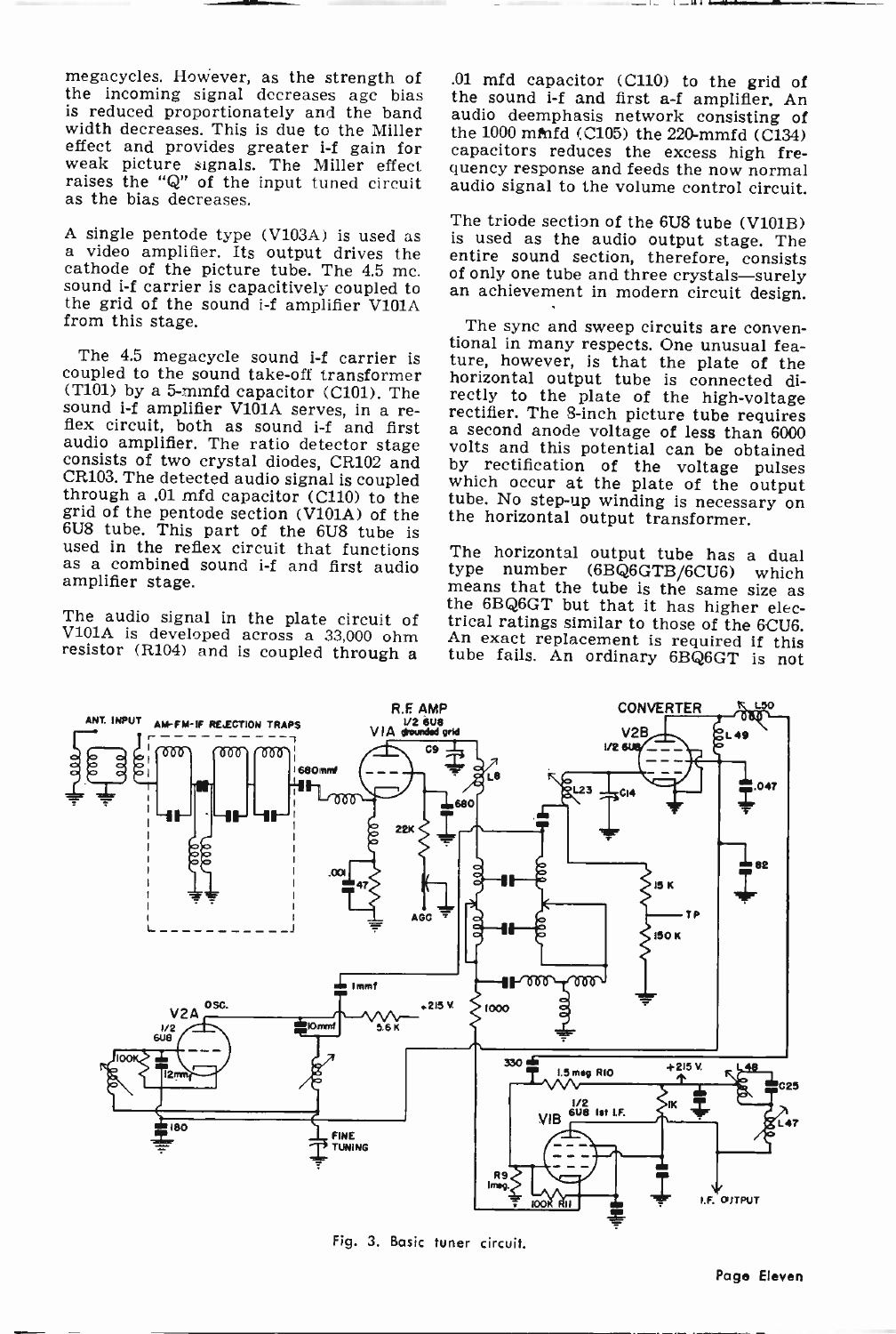

Fig. 4. Schematic diagram of the RCA Model 8PT7030 TV Portable.

K)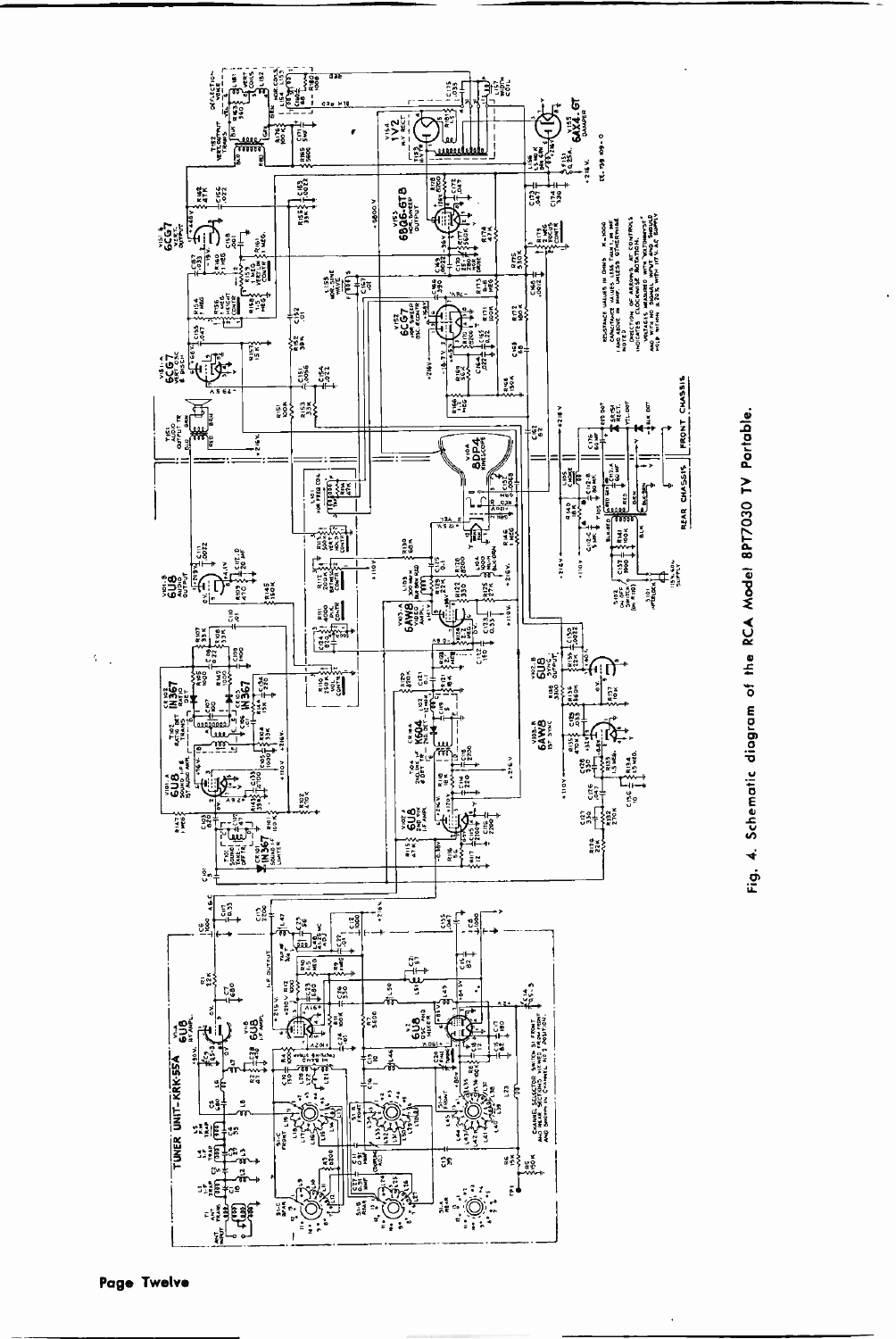adequate for use in the 90-degree deflection system of this receiver and a full size

Two selenium rectifiers are used in the sis, and the speaker is held in place by a half-wave voltage doubler circuit, and its output is a  $B+$  voltage of 216 volts. The power supply also includes a transformer operating controls, the tuner, and the power having two secondary windings. One wind- transformer are located on the rear chashaving two secondary windings. One winding supplies power to the voltage doubler circuit and the other is a filament winding which furnishes 6.3 volts to all tube The two chassis do not have to be sepa-<br>filaments wired in parallel. Since the rated when replacing tubes. All tubes on filaments wired in parallel. Since the rated when replacing tubes. All tubes on power tranformer serves as an isolation the rear chasis, except those in the tuner, power tranformer serves as an isolation transformer also, the chassis is electrically "cold"—a highly desirable feature. taken out of its cabinet. Before removing<br>The rated consumption of the receiver is the tuner tubes, loosen the set screw The rated consumption of the receiver is 90 wattts.

Many of the components in this receiver<br>are of familiar design, but there are some exceptions. For example, the potentiometers and the terminal strips are smaller lator or output tube, or the high voltage than those in standard Television re-<br>rectifier is to be replaced, the picture tube than those in standard Television re- ceivers.

### Chassis Disassembly and Service Adjustments

You can see in Fig. 1 that many components are tightly packed into a small space. Tube before the latter can be freed from<br>All circuits are mounted on two vertical the chassis assembly. The technician can chassis which fit around the neck of the  $\frac{gain}{s}$  access to nearly all components by picture tube in such a way that the wing separating the rear chassis from the rest picture tube in such a way that the wir-<br>ing side of one chassis faces the wiring side of the other. Conventional rather the screws which fasten the rear chassis<br>than printed wiring is used throughout to the mounting rail are removed. The than printed wiring is used throughout the receiver. The two chassis are fastened to each other and to the picture tube by metal rails that extend straight back from the corners of the picture tube mask. The top edges of these chassis are also joined<br>together by a broad, perforated bar of Fig. 1 shows the rear chassis separated<br>metal The mounting rail the two chassis - from the rest of the receiver. The receiver metal. The mounting rail, the two chassis, from the rest of the receiver. The receiver<br>the picture tube, and the front panel of may be operated while it is in this posi-<br>the receiver form a rigid assembly that tion and vol

cabinet, the following items must be re-<br>moved: The carrying handle, one screw<br>at the center of the bottom edge of the picture mask and the control knob toof the cabinet. The control panel and its<br>hinged cover form a box-like assembly that can be lifted out of the cabinet after the control knob and three screws have been removed. The power and antenna connections are made through interlocks located on the rear panel of the cabinet and these connections are automatically broken when the receiver is disassembled.

The width, height, vertical linearity, focus, and horizontal drive adjustments are located on the bottom of the front chassis. Special holes in the cabinet are provided

6CU6 is too large for the available space. deflection circuit and the selenium rec-<br>tifiers are also mounted on the front chasso that these adjustments can be made without disassembling the receiver. The deflection circuit and the selenium recbracket that is attached to this chassis. The video. sound and sync circuits, the operating controls, the tuner, and the power sis.

> The two chassis do not have to be sepaare accessible as soon as the receiver is which holds the speaker in its bracket. Then the speaker can be lifted out of the way of the tube.

> Whenever the picture tube, a sweep oscillator or output tube, or the high voltage must be detached from the rest of the chassis assembly. This requires the re- moval of four screws that join the mounting rails to the picture tube mask. The must then be removed from the picture the chassis assembly. The technician can gain access to nearly all components by of the receiver. This can be done when the screws which fasten the rear chassis inter-connecting leads between the two chassis are long enough that the rear chassis may be moved some distance away from the normal position.

the recent form a rigid and the recent be pulled out of the cabinet as a unit. Can be made. The front part of the re-Before the chassis can be taken from the the service controls on the bottom edge capinet the following items must be re-<br>capinet the following items must be re-Fig. 1 shows the rear chassis separated. tion and voltage and waveform checks The rear chassis is upright so that the main operating controls on the top of the chassis are accessible. Examining Fig. i further notice the metal hood that surrounds the neck of the picture tube. It is attached to the front chassis. The hood acts as a receptacle for the yoke and also shields the neck of the tube from the magnetic field of the power transformer.



Page Thirteen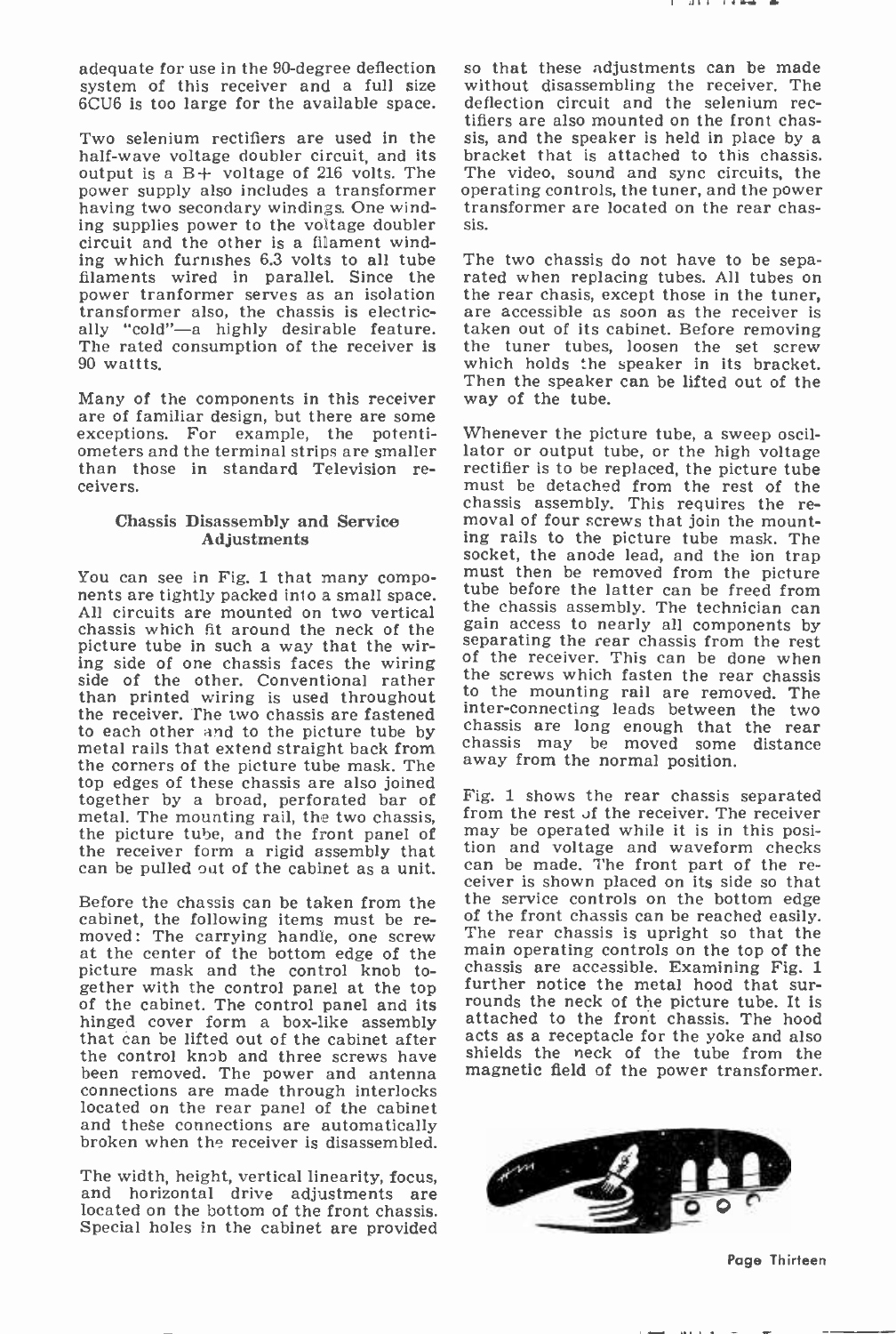The ion trap magnet is on a paper sleeve yoke and can move independently. Proper that extends slightly beyond the yoke raster centering is accomplished by rotahood. To adjust the ion trap magnet, move ing the discs alternately, then rotating it backward and forward, at the same the entire magnet assembly around the time rotating it slightly around the neck neck of the picture tu of the picture tube. This procedure is, of course, standard with all ion trap adjustments. To facilitate this adjustment grasp the paper sleeve with long nose pliers. Movement of the sleeve automatically rotates the ion trap magnet. Continue this adjustment until maximum raster brilliance is obtained. Yoke adjustment for raster tilt can be made by loosening the<br>tension screw mounted behind the yoke

Two disc-type centering magnets are focus<br>mounted directly behind the deflection focus

#### nri

### Hi Fi Corner

### (Continued from page 8)

shown in the photograph consists of three treatment is that loosening the edge of different liquids that are used to paint the the cone permits the spider to more fully different liquids that are used to paint the outer rim of the speaker cone. The object, of course, is to loosen the rim suspension and thereby improve the bass response by lowering the cone resonance.

After much bad experience with previous clearly showed the improvement. Not only similar methods, I was quite skeptical, to was more output obtained at lower fresay the least, when I first heard of Flexi-quencies but it wa cone. However, I measured the cone res-<br>onance of three different speakers, ap-<br>plied Flexicone and then re-checked the<br>resonance. The results speak for them-<br>selves. The first speaker, a  $12<sup>n</sup>$  RCA, resselves. The first speaker, a  $12^{\prime\prime}$  RCA, res-<br>onated at 90 cps before treatment and  $40$  placement speaker cannot be made to cps after treatment. The next speaker sound like a \$30 H tried was an Oxford 8" P.A. unit that  $$3$  speaker could e \$10 or \$15 speaker.



originally resonated at 110 cps. This was dropped to 55 cps. Fnally an excellent 8" Stromberg-Carlson was treated reducing<br>the resonance from 69 cps to 45 cps. The  $New \ model$  cars will soon have everyexact reduction in resonant frequency depends on the cone material and spider tors—giving the driver a place to live flexibility and will vary with different speakers.

### Page Fourteen

raster centering is accomplished by rotathe entire magnet assembly around the driver placed in the teeth of these discs helps the adjustment.

and shifting the assembly. Tighten the off until this line just disappears. Making screw after adjustment has been made. width and drive adjustments this way results in the brightest picture and best The horizontal width and drive adjustments are similar to other receivers. The width control is adjusted so that the raster overshoots the sides about one quarter inch. The drive trimmer is adjusted clockwise until an overdrive line appears in the picture. Then the adjustment is backed width and drive adjustments this way focus. The height, vertical linearity, and focus controls are adjusted last.

> After being treated with Flexicone, the<br>edge of the cone becomes unbelievably soft permitting the cone travel to increase quite a bit. A hidden advantage of the treatment is that loosening the edge of take over its job of positioning the voice coil. This reduces the possibility of voice-<br>coil rubbing.

 $-\cdots$ nri $\cdots$ 

Listening tests of the treated speakers clearly showed the improvement. Not only was more output obtained at lower frequencies but it was cleaner and truer. Surprisingly the mid and high frequencies were also cleaner and less harsh.

Of course, it still isn't possible to make a silk purse out of a sow's ear! A \$3 re- placement speaker cannot be made to sound like a \$30 Hi Fi speaker. But-the \$3 speaker could end up sounding like a

No doubt the greatest use of Flexicone will be in improving PA and low-cost Hi Fi speakers. Since each three bottle kit will treat two or three eight inch speak-<br>ers (depending on the cone thickness)<br>and costs only \$3, it certainly is an excellent buy. Incidentally it is available at many local jobbers or can be ordered directly from the manufacturer: Howard Hi Fi Line, 824 Kennedy St., N.W., Washington 11, D. C.

#### $-n r -$

### CONVENIENT

thing-beds, TV, phonographs, refrigerawhile looking for a place to park.

Tribune, Lynden, Wash.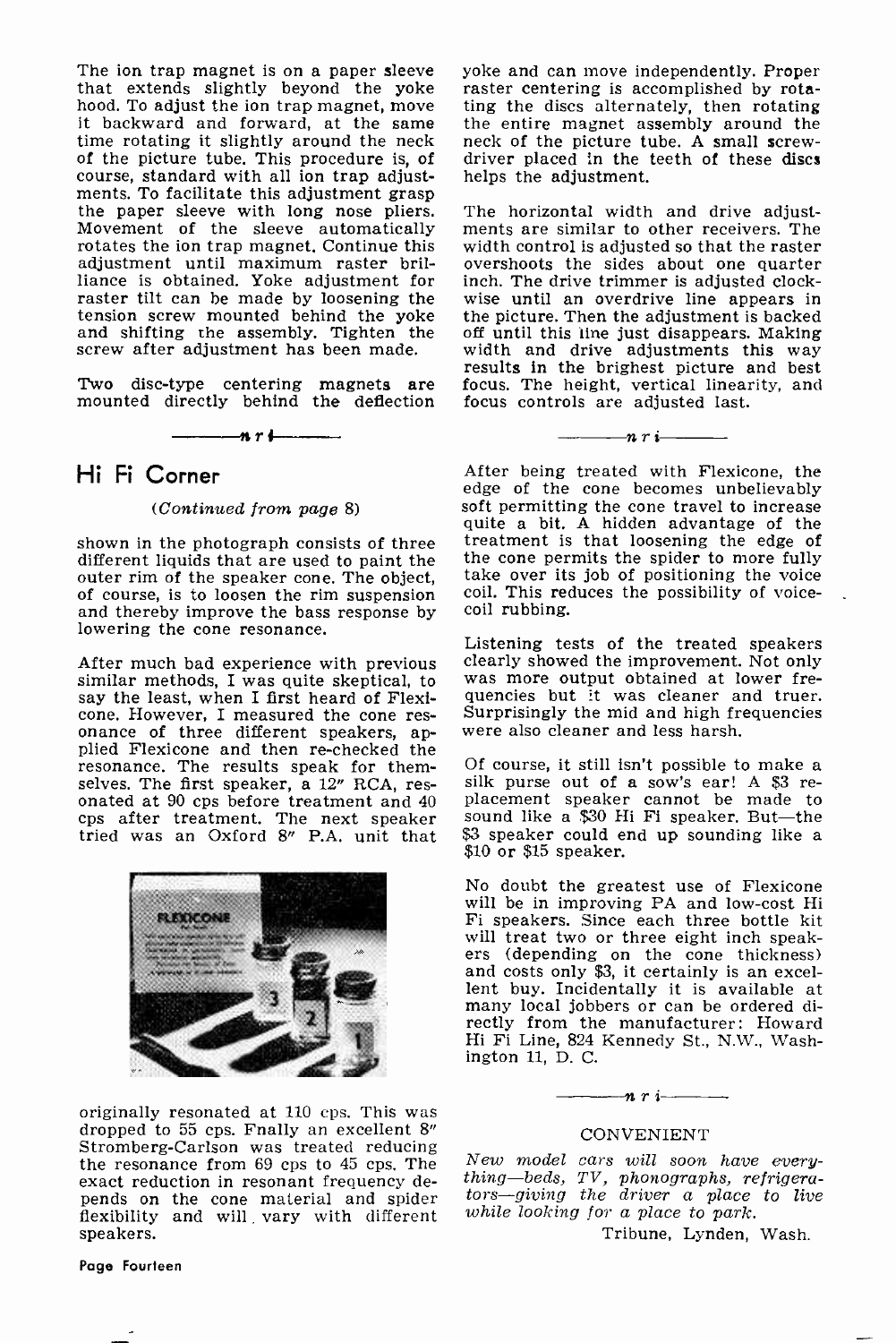

# John Babcock And Thomas Hull Are Nominees For Presidency Of NRIAA

Babcock of Minneapolis and Thomas Hull of New York City have emerged as nomi- nees for the 1959 Presidency.

Babcock received a very large majority of the nominating votes for the Presidency. The next highest number went to Thomas Hull. Jules Cohen of Philadelphia came in third in the nominations, but he received<br>many more votes for a Vice-Presidency. So many more votes for a Vice-Presidency. So tion<br>our candidates for President for 1959 are Yo John Babcock and Thomas Hull.

This is not the first time Babcock has run<br>for national office. He was a successful candidate for Vice-President in 1956 and a Vice-Presidency are Joseph Dolivka, served in that capacity in 1957. Babcock operates his own part-time Radio-TV service business in Minneapolis, was chiefly retary of the Springfield (Mass.) Chapter responsible for organizing the Minneapolis- and our President for the current year; St. Paul (Twin City) Chapter, was chosen as its first Chairman and later Secretary. He has proved himself as an able and industrious leader, is a strong supporter of Edwin Kemp, former Chairman and ithe NRI Alumni Association and a main-<br>Secretary of the Hagerstown Chapter. the NRI Alumni Association and a mainstay of the Twin City Chapter.

No less can be said for Thomas Hull. He is a former Vice President (1954) and President (1955). He is a strong and very active leader of the New York City Chapter, has served both the NRI Alumni Association and his Chapter well and faithfully.

Either John Babcock or Thomas Hull would be an excellent choice as President

In our primary elections for National Offi- Los Angeles, an incumbent Vice-President, cers of the NRI Alumni Association, John received enough votes to qualify as a can-Los Angeles, an incumbent Vice -President, didate again, but he has informed National Headquarters that he does not wish to serve as a National Officer for the coming year.

> Our other current Vice -Presidents have been nominated to run again for the office: F. Earl Oliver of the Detroit Chapter, who continues to set a record for re-elec-tion to the office; William Fox of the New York City Chapter, who is beginning to give Oliver competition for that record; and Jules Cohen, the energetic and hardworking Secretary of the Philadelphia-<br>Camden Chapter. The other candidates for Chairman of the Baltimore Chapter; Howard Smith former Chairman and now Sec-Elmer Buck, former Secretary of the Minneapolis -St. Paul Chapter; Frank Skolnik, Chairman of the Pittsburgh Chapter; and Edwin Kemp, former Chairman and now

> Vote for one candidate for President and four candidates for Vice-President. The polls will close at midnight, October 25, 1958. Results will be announced in the December -January issue of the NRI News.

To vote, fill in the ballot on the next page and mail it in time to reach Washington by October 25.

of the NRI Alumni Association for 1959. Nomination votes for Vice-President were ilege of every member to help choose the more evenly distributed. Joseph Stocker of officers of his Alumni Association. All members of the NRI Alumni Association are eligible to vote and are earnestly officers of his Alumni Association.

Pape Fifteen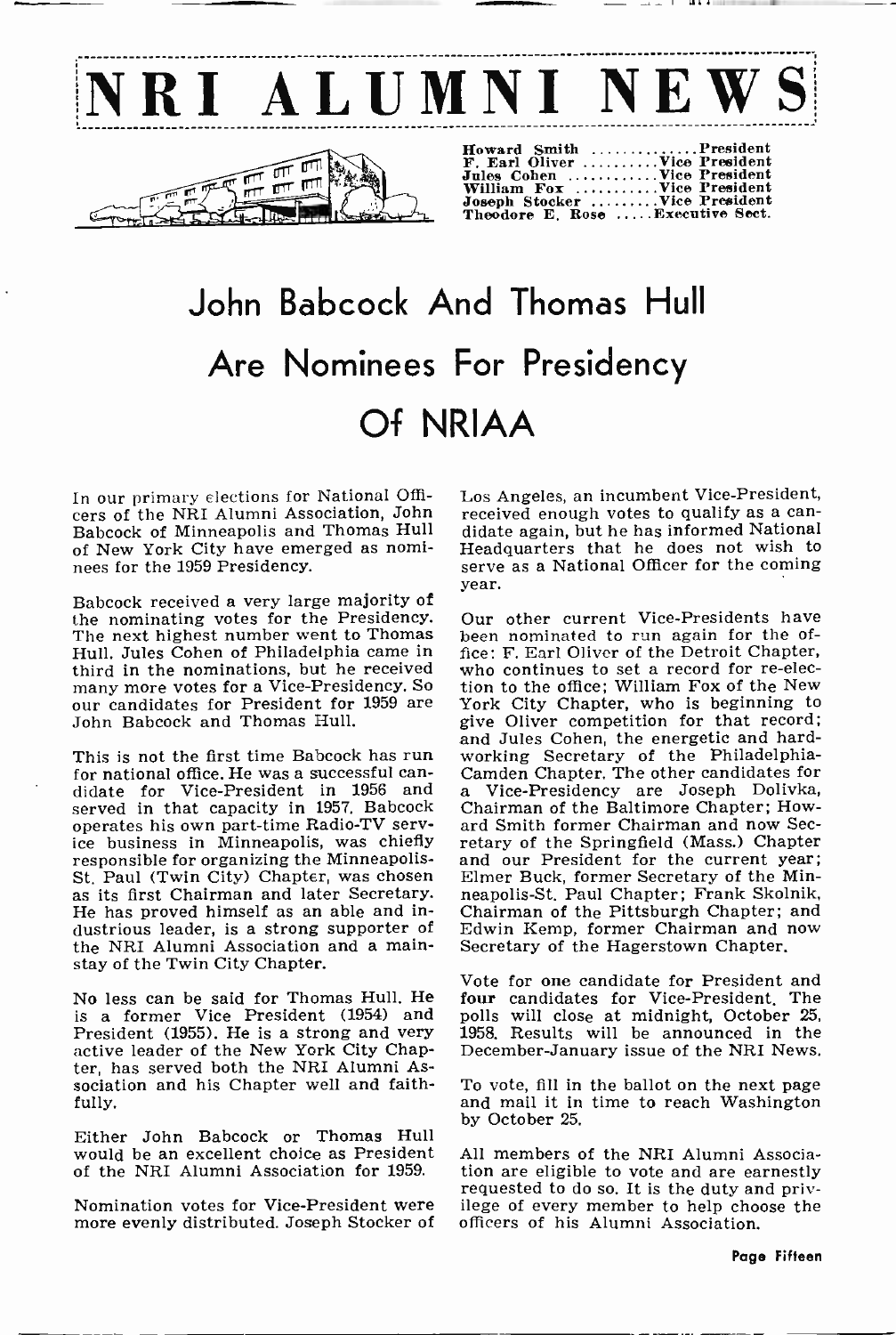# Election Ballot

All NRI Alumni members are urged to fill in this ballot carefully. Mail your ballot to National Headquarters immediately

FOR PRESIDENT (Vote for one man)

- John Babcock, Minneapolis, Minn.
- Thomas Hull, New York, N.Y.

FOR VICE PRESIDENT (Vote for four men)

 $\Box$  F. Earl Oliver, Detroit, Mich.

Jules Cohen, Philadelphia, Pa.

Edwin Kemp, Hagerstown, Md.

Joseph Dolivka, Baltimore, Md.

Frank Skolnik, Pittsburgh, Pa.

 $\Box$  Howard Smith, Springfield, Mass.

William Fox, New York, N. Y.

Elmer Buck, Minneapolis, Minn.

SIGN HERE:

Your Name

Your Address ..................

City State

Polls close October 25, 1958. Mail your complete Ballot to:

> T. E. ROSE, Executive Secretary NRI ALUMNI ASSOCIATION 3939 Wisconsin Ave.

> > WASHINGTON 16, D. C.

NRI ALUMNI NEWS

# Chapter Chatter

MILWAUKEE CHAPTER'S final meeting of the previous season undertook a discussion of transistors, their application, voltage and polarity in TV circuits and Radio receivers. All the members present took Dart in this discussion, as it is a subject of . ital interest to all Radio-TV service men.

After having suspended meetings for the<br>summer months, the Chapter is now going ahead with its program for the new sea-<br>son. Regular meetings are being held once<br>again on the third Monday of each month at the Radio-TV Store and Shop of S. J. Petrich, 5901 West Vliet St., Milwaukee. All NRI students and graduates in the Milwaukee area are cordially invited to the meetings. Get in touch with Secretary Erwin Kapheim, 3525 N. Fourth Street, Milwaukee.

CHICAGO CHAPTER'S Frank A. Dominski, who only recently became a member of the Chapter, has been elected to the office of Treasurer, replacing the former Treasurer, Gordon Hull. Congratulations, Frank!

There followed an interesting lecture by Chairman Nicely, accompanied by blackboard illustration, of the most widely used and consequently most often serviced<br>radio receiver, the AC-DC superheterodyne. The lecture was both fascinating and educational for all present. Many questions were asked both by Chairman Nicely and by those in the audience. This session emphasized the need for frequent review and study of the fundamentals applying to all and even the simpler electronic circuits.

All students and graduates in the Chicago area are welcome at the meetings and ty to supplement their training and ex-<br>perience. Telephone or write Secretary<br>Charles Mead, 666 Lakeshore Dr., Room 228. Meetings are held at 8 P.M. on the second and fourth Wednesdays of each month at the American Furniture Mart Building (West Door), 666 Lakeshore Dr., Chicago.

MINNEAPOLIS -ST. PAUL (TWIN CITY) CHAPTER'S meetings during the summer were taken up almost entirely by dog TV and radio receivers brougnt in by members for working over. The members seemed to<br>like to tackle these problem sets, and new members learn by watching the more ex-

Page Sixteen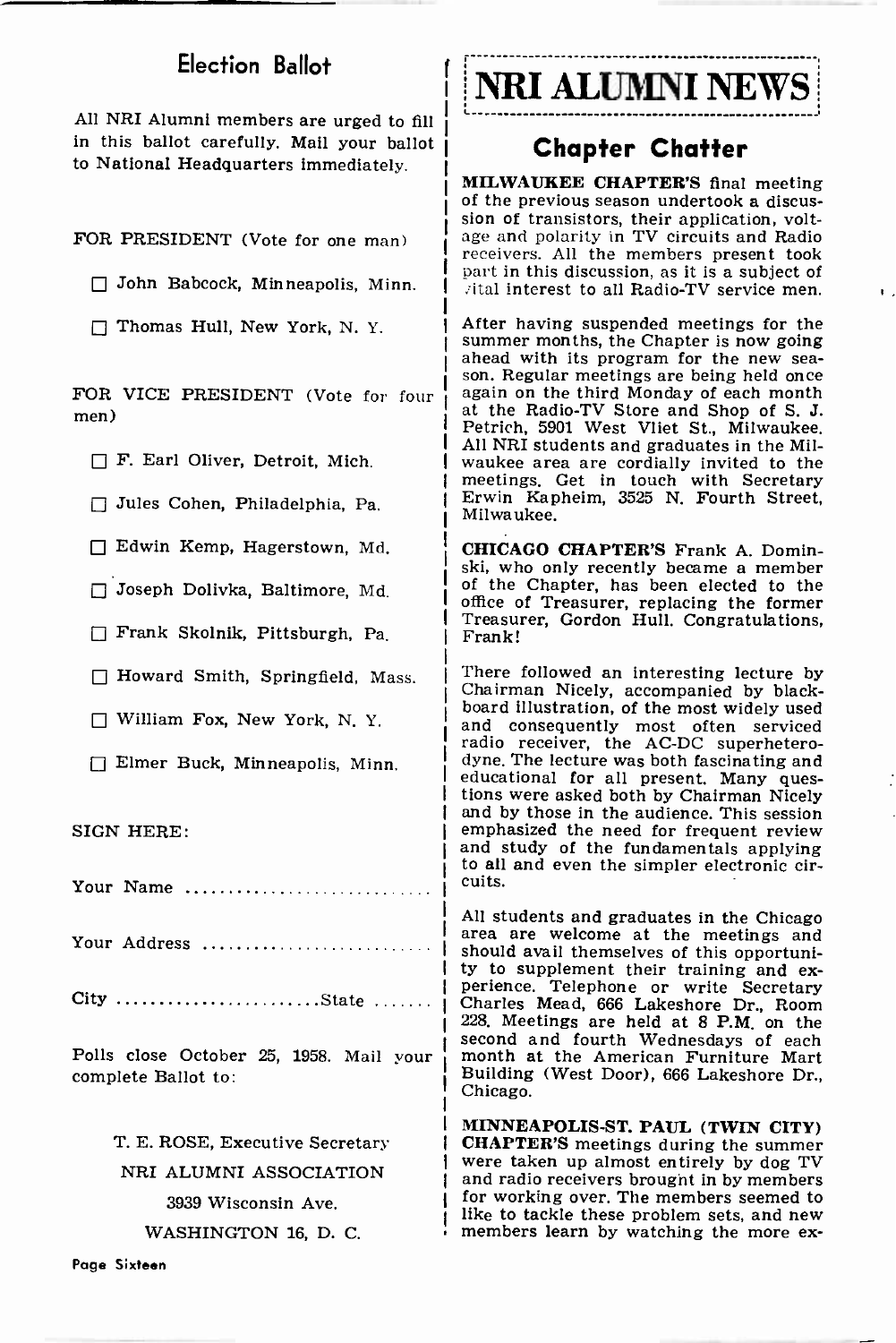perienced trouble-shoot the sets. The spare meetings for the new fall season.<br>time the members had left over from this project was devoted to converting TV sets for sound only, the converted sets to be donated to the blind.

Kermit Olson won a door prize of \$20 to be applied to the purchase of test equipment.

The chapter has plans under way for a Bay City.<br>free member-and-wife banquet tentatively<br>set for November 1, Mr. and Mrs. John LOS ANGELES CHAPTER is enjoying a set for November 1. Mr. and Mrs. John Babcock were appointed to investigate suitable locations for the banquet.

The chapter extends a cordial invitation to all NRI students and graduates to come to its meetings. For more information get in touch with Chairman John Berka, 2833 Williams of Santa Monica<br>42nd Ave., S., Minneapolis. Meetings are tions to these new members! held at 8 P.M. on the second Thursday of each month at Walt Berbee's Radio-TV Shop, 915 St. Clair, St. Paul.

SOUTHEASTERN MASSACHUSETTS **CHAPTER** has admitted three new members to membership in the Chapter. They are Antone Medeiros and Frank Sarro, both of Fall River, and Richard Pacheco struments. The members felt that this was of North Fairhayen. A cordial welcome to a very worthwhile talk and demonstration of North Fairhaven. A cordial welcome to these new members.

As mentioned in the August -September is- sue the Chapter is following the practice of holding some meetings at members' homes for trouble -shooting sessions, with the necessary test equipment at hand ready<br>for use. Another such meeting was held<br>at the home of one of the Chapter's newest members, Edward Cacilhas, Mattapoisett. At this meeting Ed showed the assembled members how a Wintronix Dynamic Sweep Circuit Analyzer works on a<br>Television receiver. An auto Radio receiver was then worked over, and finally a battery portable receiver. Coffee and dough- nuts were served to top off the evening.

f,

Students and graduates in the southeastern section of Massachusetts should take advantage of this opportunity to increase their practical knowledge of Radio-TV servicing. Whether you are a member of the Chapter or not, you will be welcome at the meetings.

The Chapter holds its regular meetings on American Society of Tool Engineers. As<br>the last Wednesday of each month, 8:00 General Sessions Chairman at the Socie-<br>P.M. at the DAV Hall, 120 Third St., Fall ty's National Tool S P.M. at the DAV Hall, 120 Third St., Fall River, Mass. The Chairman is Michael this year he was presented with their Lesiak, 20 Cooper St., Taunton; the Secre- Achievement Award for a substantial con-Lesiak, 20 Cooper St., Taunton; the Secretary is Ernest McKay, 16 Austin Court, tribution to the Society. Our congratula-New Bedford.

months but has now resumed its regular

The Chapter meets at 7:30 P.M. on the second Saturday of each month at Vice-2538 Walcott St., Flint. All NRI students and graduates will be warmly welcomed to the meetings. Get in touch either with Vice -Chairman Aaron Triplett or Secretary George L. Hinman, 603% State St., Bay City.

sizable increase in its membership, having recently admitted seven new members. They are: Dock Hill, Rexall Salisbury, Earl Dycus, and Donald Woodard, all of Los Angeles; John Ricklin of El Monte; Mike Raftis of Hermosa Beach; and Kenneth Williams of Santa Monica. Congratula-

Members were pleased to welcome Mr. sentative for Doss Electronic Instruments, as a guest speaker at one of its meetings. Mr. Leventhal spoke on advanced techniques of TV troubleshooting and demonstrated his talk with Doss Electronic Instruments. The members felt that this was indeed and that they got a great deal of practical help from it.

Our apologies to the new Secretary of the Chapter for getting his name wrong in the last issue of the NRI News. We stand corrected.

All NRI students and graduates in the Los Angeles area will be warmly welcomed to the meetings of the Los Angeles Chapter. Those interested should get in touch with Chairman Thomas McMulllen, 1002 W. 187th Place, Gardena, or Secretary Earle B. Allen, Jr., 11523 S. Broadway St., Los Angeles. The meetings are held at 8:00 P.M. on the second Friday of each month at St. Joseph's Catholic School Hall, 1220 S. Los Angeles St., Los Angeles.

BALTIMORE CHAPTER Member Edwin V. Kapp recently visited NRI, made a tour of our new building, and enjoyed a chat with President J. M. Smith.

FLINT (SAGINAW VALLEY) CHAPTER Equipment for the Small Shop" in Baltidiscontinued meetings for the summer on October 23-25, in which a large num-<br>months but has now resumed its regular ber of outstanding machine tool maufac-Mr. Kapp is also a senior member of the American Society of Tool Engineers. As General Sessions Chairman at the Societhis year he was presented with their Achievement Award for a substantial con-<br>tribution to the Society. Our congratula-<br>tions to you, Mr. Kapp. The Society will hold a "Work Shop in Tape Controlled on October 23-25, in which a large num-

Page Seventeen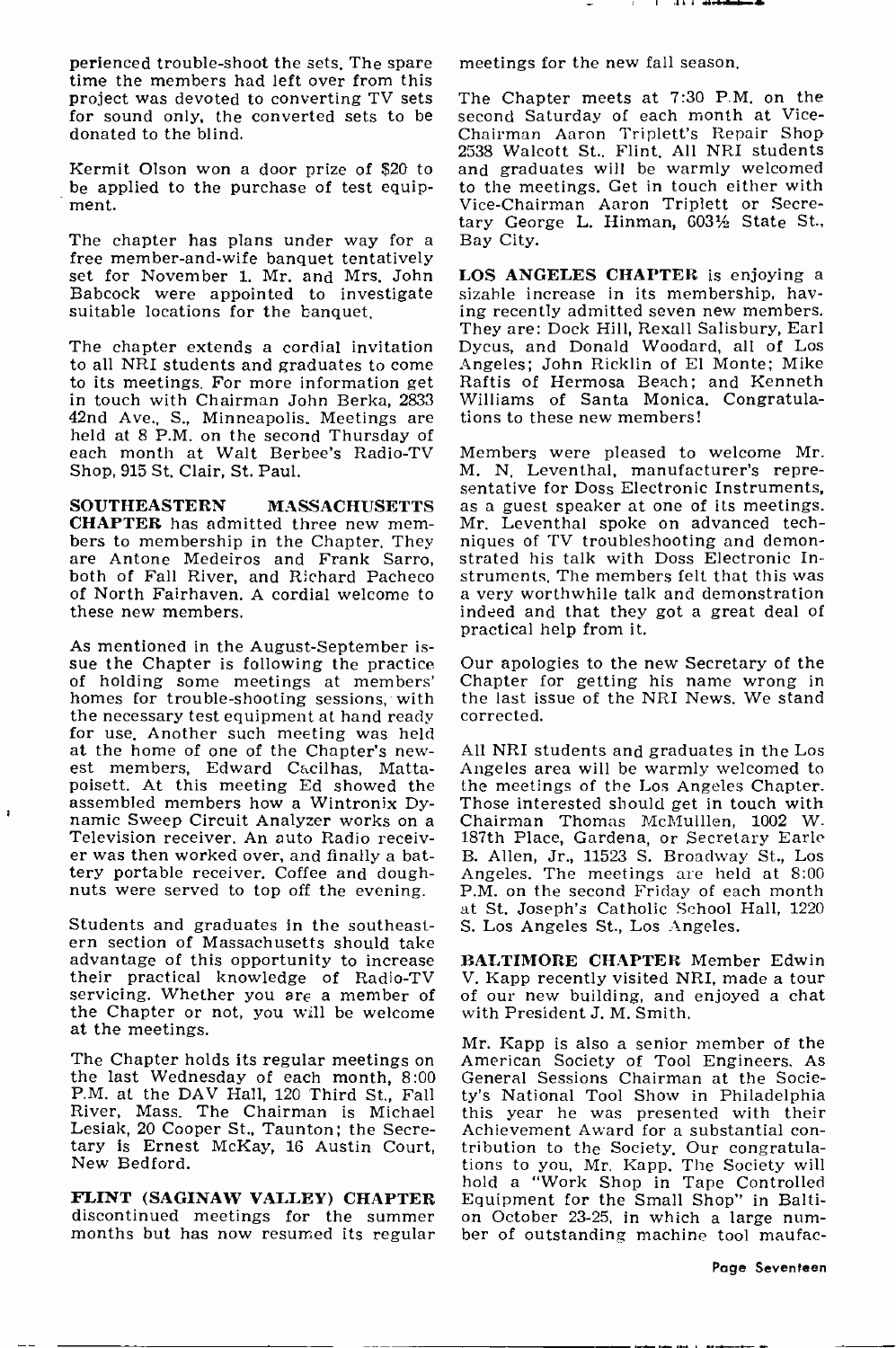turers will take part. Anyone interested in attending the work shop, should get in touch with Mr. Kapp at his home, 2523



Thomas McMullen, center, Chairman of the Los Angeles, visiting the Detroit Chapter. Flanking him are Earl Oliver, left, and Charles Mills of the Detroit Chapter.

Canterbury Road, Baltimore.

welcome all NRI students and graduates<br>in the area as guests or as prospective members. If you have never attended a have made good progress with this project.<br>meeting get in touch with Chairman The Board is expected to be completed<br>Joseph Dolika, 717 N. Montford Ave., or shortly. Joseph Dolika, 717 N. Montford Ave., or Secretary John Woolschleger, 1106 S. Lakewood Ave., Baltimore. The Chapter meets at 8 P.M. on the second Tuesday of each month at 100 N. Paca St., Baltimore.

DETROIT CHAPTER section of Chapter Chatter in the last issue of the NRI News mentioned that the Chapter was visited by Mr. Thomas McMullen, Chairman of the Los Angeles Chapter. A photograph taken of Mr. McMullen during this visit reached us too late to be included in the August-September issue. We are pleased to include it in this issue.

As we go to press the Chapter was busy with plans for its Twenty -Fifth Anniversary Celebration. It will consist of refreshments and a banquet to be followed by dancing and a general get-together to be<br>held an October 11, 7:20  $\sum_{n=1}^{\infty}$  at  $\sum_{n=1}^{\infty}$  and  $\sum_{n=1}^{\infty}$  meetings during the summer held on October 11, 7:30 P.M., at St. Andrews Hall Auditorium, 431 E. Congress. months, neta the first in This should be a gala affair and we hope to have a report on it in the next issue of The Chapter is now in full swing again, the NRI News.

The Chapter has a standing invitation to all NRI students and graduates to come to its meetings either as guests or prospective members. The meetings are held at <sup>8</sup>P.M. on the second and fourth Fridays of each month at St. Andrews Hall, 431 E. Congress St., Detroit. The Chairman is

John Nagy, 1406 Euclid St., Lincoln Park; the Secretary Is Ellsworth Umbrelt, 12523 Racine Ave., Detroit.

HAGERSTOWN (CUMBER-LAND VALLEY) CHAPTER, after suspending meetings in July and August, has resumed regular meetings at 8 P.M. at the Northend Hagerstown Senior High School, Hagerstown, on the second Wednesday of each month.

NRI students and graduates in the area are eligible to join the chapter and will be welcomed at the meetings. For further information contact Secretary Edwin M. Kemp, 618 Sunset Ave., Hagerstown.

PHILADELPHIA - CAMDEN CHAPTER, rather than discontinuing its meetings altogether during July and August, held one

meeting in each of those months. Much of<br>The Baltimore Chapter will be glad to the time at these summer meetings was devoted to work on the Chapter's TV Dynamic Board and the Chapter members The Board is expected to be completed

> The Chapter is beginning to lay plans for its Twenty -Fifth Anniversary Party to be held in May, 1959. If this party turns out to be anything like similar ones that the Chapter has given in the past, it will really be a big shindig.

> The Chapter is now going full force with its regular meetings, to which all NRI students and graduates in the area are cordially invited. Those interested should communicate with Secretary Jules Cohen, 7124 Souder St., Philadelphia. The meetings are held on the second and fourth Monday of each month at the Knights of Colombus Hall, Tulip and Tyson Streets, Philadelphia.

> NEW YORK CITY CHAPTER, after susmonths, held the first meeting of the new

> planning programs to make its meetings<br>as interesting as possible. With the excellent cooperation of its members who, upon request, unhesitatingly get up and deliver lectures and give demonstrations on all  $(Continued$  on page  $26$ )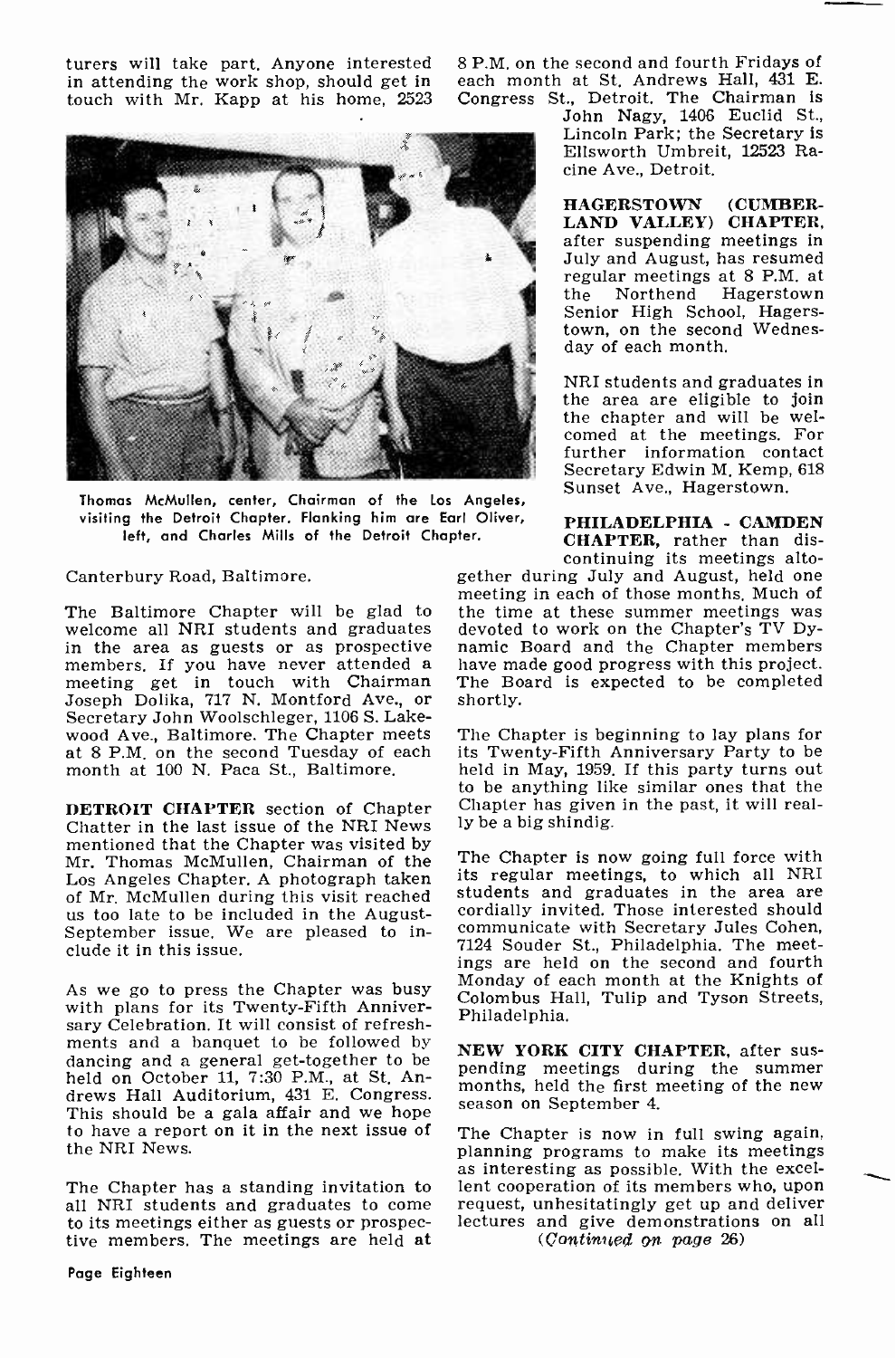# **Receivers**

### (Continued from Page Two)

phones should work at the same time. In tors in the receiver chassis, and the voltable other case, the phone should work ume controls in individual boxes, wood or the other case, the phone should work ume controls in individual boxes, wood or while the loudspeaker is silent, and vice metal. Do not make any electrical connec-

by using the circuit shown in Fig. 3. Here on an ac set, you connect terminal 1 to the chassis and terminal 2 to the plate of the

How To Connect Accessories To phones, three or four regular 100,000-ohm For the hard of hearing, the speaker and the small fry watch TV. Install the capaciphones should work at the same time. In tors in the receiver chassis, and the volwhile the loudspeaker is silent, and vice metal. Do not make any electrical connec-<br>tions to the metal of the boxes. Twisted<br>map cord can be used to connect the po-<br>The first case is simple and easily solved tentiometers t phones, three or four regular 100,000 -ohm C1 and C2 can be used to operate an equal number of headphones-good in large families where the adults want to read while the small fry watch TV. Install the capacitions to the metal of the boxes. Twisted cord wires through rubber grommets. The arrangements in Fig. 1 and 2 work equally



FIG. 3. Headphones set up to be connected in plate circuit of power amplifier.

output tube (either plate if push-pull op- eration is used). On an ac -dc set, in which the chassis is not an electrical part of the circuit, connect terminal 1 to B-. The 100,000-ohm audio-type volume control per-<br>mits the loudness level of the headphones Another device the serviceman is often<br>to be adjusted without changing the vol- asked to install is an extension loudspeakto be adjusted without changing the vol- ume at the speaker.

If it is desirable to use phones without the speaker, the circuit in Fig. 3 is again used. The speaker can be silenced by using a single-pole, double-throw switch, as shown desirable to control the volume of the ex-<br>in Fig. 4, to substitute a resistor in place tension speaker at its location. Fig. 5 shows of the speaker voice coil. The resistance how the job can be done. Since the conshould be approximately equal to the voice- nections are made at the secondary side coil impedance. If the voice-coil impedance is unknown, which is usually the case, a 5-ohm resistor will probably be satisfac**a** 5-ohm resistor will probably be satisfac- is single-ended.<br>tory. The resistor must dissipate fairly<br>large amounts of power. For the average In Fig. 5 both speakers can work at the<br>small set, a 5-watt, 5-ohm resistor sh be used. With larger sets use a 10 -watt, 5 - ohm resistor.



FIG. 4. Method of switching out speaker.

well on ac-dc, ac, or FM radios, and TV sets.

### Adding Extension Loudspeakers

Another device the serviceman is often er. Again either of two different types of installations may be required, as follows: 1. Both speakers work at the same time. 2. Extension speaker works while the set speaker is silent. In either case, it may be desirable to control the volume of the exhow the job can be done. Since the conof the output transformer, it makes no difference whether the output is push-pull or

To operate more than one set of head- watts or more-one with a lower rating In Fig. 5 both speakers can work at the speaker can be cut to zero by adjusting potentiometer R. This potentiometer should be a 30 -ohm wire -wound unit rated at 10 will burn out. The potentiometer should be mounted on the extension speaker en- closure and may be connected to the output transformer secondary with twisted lamp cord or 300-ohm TV lead-in cable. No appreciable loss at the extension speaker will be noticed at distances up to 50 feet.

> A simple way to silence the set speaker is to install a single -pole single -throw switch in series with one lead to the receiver voice coil. It is not necessary to connect a resistor in place of the voice coil as it was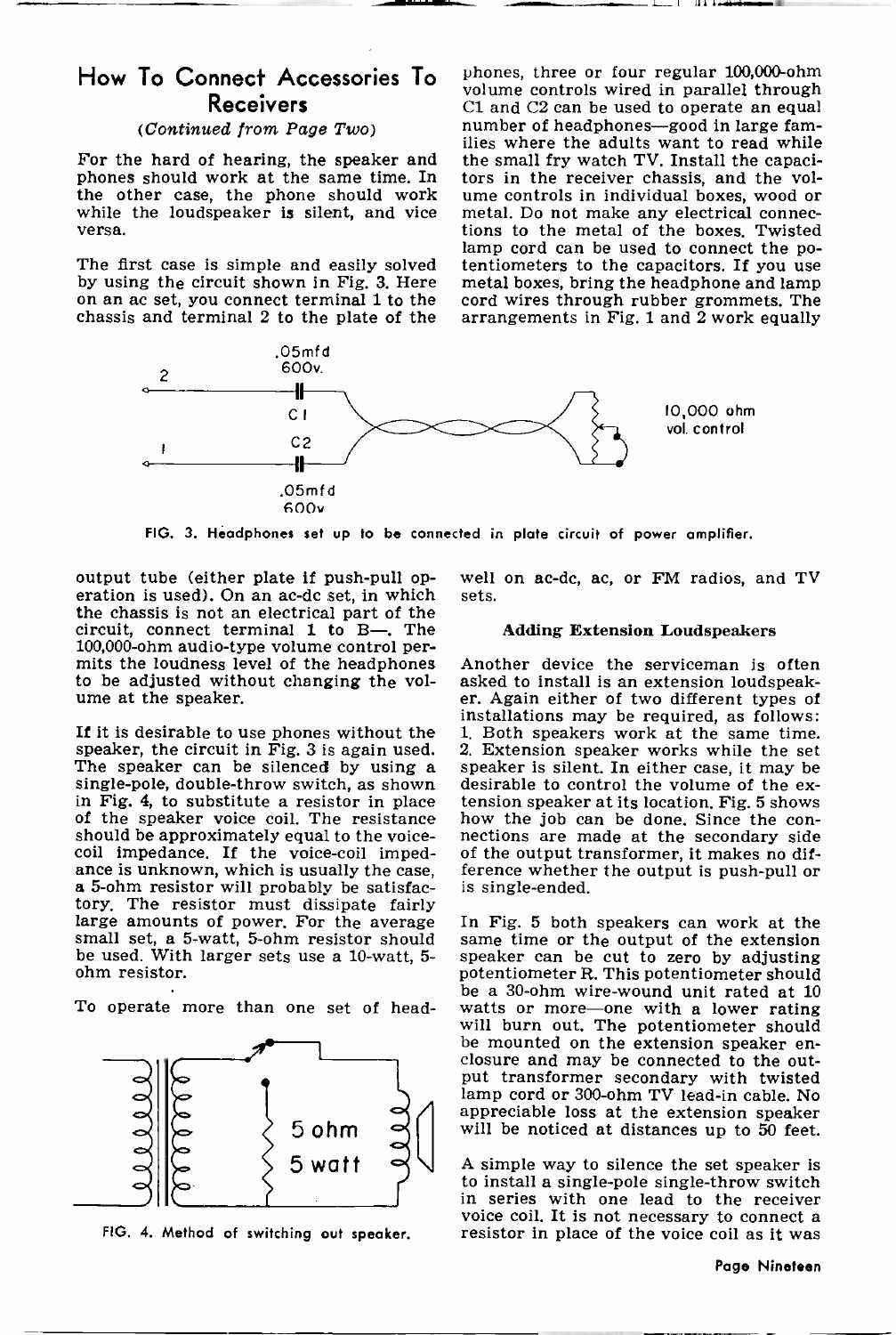

FIG. 5. Use of an extension speaker.

in using headphones, because the extension speaker will furnish an adequate load for the output transformer.

When using an external speaker, you not<br>should, of course, use a PM type. Don't sou<br>use a very expensive speaker, this is not add<br>a HI-FI hookup, and spending too much am for the extension speaker would be a waste in most cases larger speaker if space per-<br>of money. mits. It is impossible to give detailed genof money.

A somewhat more elaborate arrangement is shown in Fig. 6. Here a jack switch is too much used so that when the line for the exten- receiver. used so that when the line for the extension speaker is plugged into the set, the receiver speaker is automatically discon-



FIG. 6. Contacts in jack switch open and cut off speaker when external speaker is plugged in.

The plug switch is the type normally closed. When the extension speaker plug is inserted, one side of the receiver voice coil is opened while the extension is con- nected across the secondary.

### Connecting a Silencing Switch to a Receiver

Sometimes it is desirable to be able to silence a speaker from a distance. For example, from a switch placed across the room. The switch shown in Fig. 4 can be used in this way. Because this is a low -impedance circuit, there is no danger of hum pickup, so leads may be run from the receiver to a control box housing the

Page Twenty

switch. A lever switch with a spring to return the switch to the normal listening position when the hand is removed, is ideal. However, a rotary<br>type switch can also be used. The resistor may be mounted in the re-<br>ceiver cabinet. TV twin lead or<br>twisted lamp cord may be used to feed the switch. A shorting-type<br>switch (which makes contact to one pole before the other connection is broken) should be used, so there will always be a load on the output transformer secondary.

### Improving TV Sound

Turn down requests to feed TV audio to a Hi-Fi system, explaining to your customer that in network transmissions the audio is generally cut off above 6000 cycles. Because of this, such changeovers will be disappointing and will not add to your reputation. However, TV sound can frequently be improved by adding inverse feedback in the TV audio amplifier or by substituting a better and in most cases larger speaker if space per-<br>mits. It is impossible to give detailed gen-<br>eral instructions, because what can be done to improve the audio system depends too much on the design of the particular.

### Installing a Recorder Output

nected. The plug switch may be mounted sible—not over two or three feet long. A<br>on the side or rear of the receiver cabinet. long lead results in hum pickup. If the re-<sup>A</sup>tape recorder output jack can be added to most receivers with little trouble, so that radio or TV programs can be recorded. A standard phono jack connected through a .05-mfd 600 -volt capacitor to the high side of the volume control as shown in Fig. 7 gives satisfactory results. A switch to silence the loudspeaker as shown in Fig. 4 should also be installed. The shielded lead going from the jack to the recorder input should be as short as posceiver is the ac-dc type, the recorder must not be on a grounded object and should be far away from such objects so the operator cannot touch ground and the recorder at the same time.



FIG. 7. Jack used to take off sound signal for use in other equipment.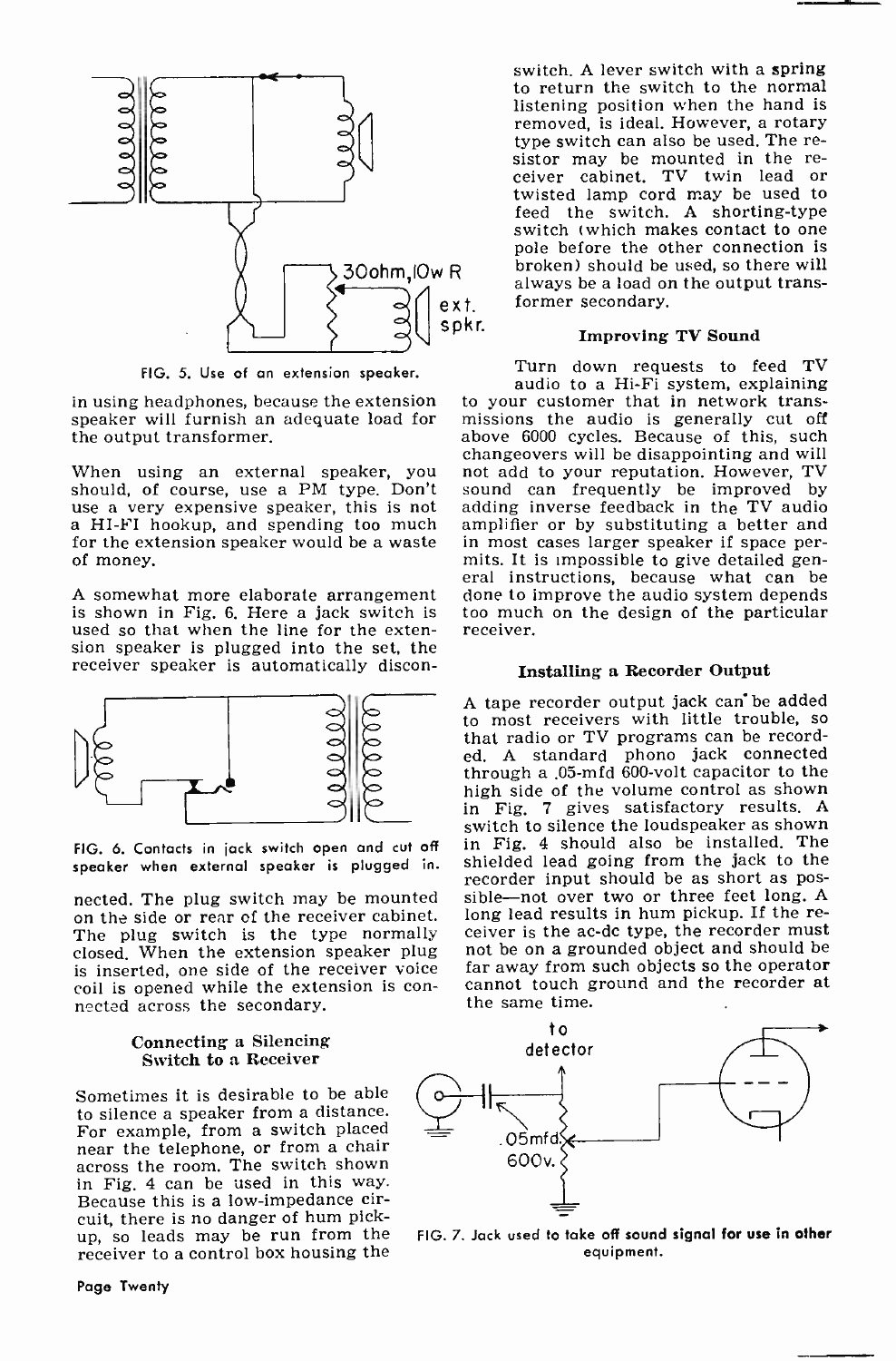

FIG. 8. Tone -control circuit connected to plate of output stage.



FIG. 9. Phonograph pickup when receiver volume control is to be used.



FIG. 10. Connections when phono -pickup has its own volume control.

### Installing a Simple Tone Control

bo 0 O <sup>0</sup> manufactured receivers. However, in \ most cases it would be impractical most cases it would be impractical<br>to try to add an elaborate tone-con-There are many different types of tone controls found in commercially trol circuit. Fig. 8 shows a simple tone -control that can be added to a receiver. This tone control consists of a .05-mfd capacitor and a .1-meg audio-type potentiometer. The tone<br>control works by bypassing the highfrequency signal and thereby giving<br>an apparent increase in the bass re-<br>sponse.

> If the output is push-pull instead of<br>single-ended as shown in Fig. 8, connect the capacitor to one plate just as in Fig. 8, but instead of grounding the arm of the potentiometer, connect it to the other push-pull plate.

### Connecting a Phono Pickup

There is not as much demand for installing phono pickups in radios today as there was a few years ago, because today a record player with a built-in amplifier and loudspeaker costs little more than the record<br>player alone However, requests will come in and you should be prepared to handle them.

There will be a number of different situations as follows: 1. The record<br>player will have its own volume control. 2. The record player will not have a volume control. 3. The record player will have a crystal cartridge. 4. The record player will have a low-<br>impedance pickup.

Each situation will require different treatment. First we will consider the crystal with and without its own volume control. Fig. 9 shows the i -f amplifier, detector, and first af am-<br>plifier in a standard AM receiver. There are, of course, slight variations but the phono installation is the same. In Fig. 9 we want to kill the radio for phono operation and feed the phono signal into the re- ceiver volume control, since the pickup does not have its own control.<br>This is easily accomplished by using a double-pole, double-throw toggle switch as shown. In the position shown, voltage is removed from the screen and plate of the i-f amplifier, effectively killing radio reception,

(Continued on page 24)

Page Twenty-one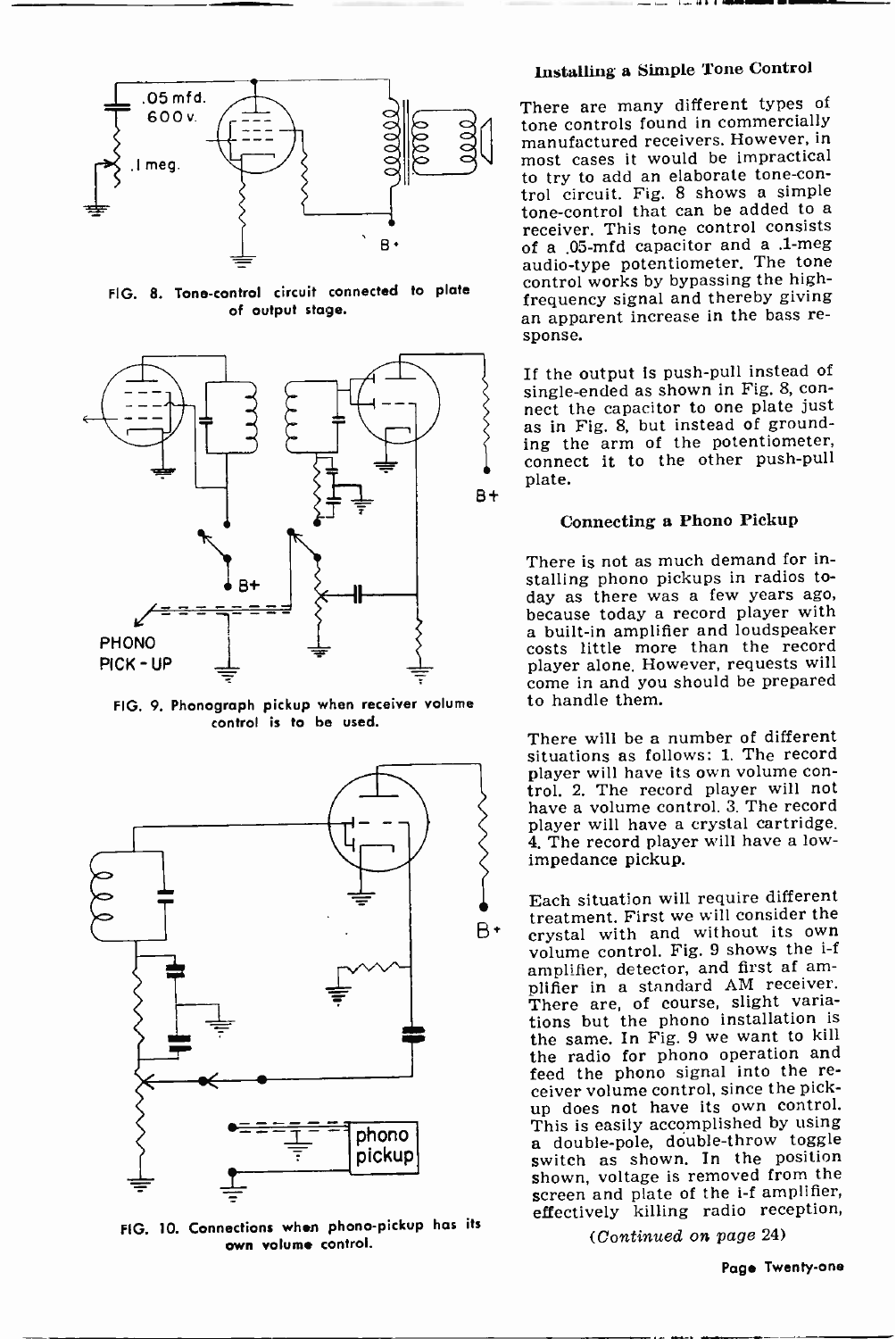# Chrístmas Suggestíons

Use order coupon on page 23. Monthly terms can be arranged on all instruments.



Model 12 Voltmeter \$45.00

Vacuum Tube live ranges, Peak-to-peak AC volts. Metal Top performance—ease of operation—<br>professional appearance—at a low price.<br>Five ranges, 0-1200 volts AC-DC. Ohmmeter measurements to 1000 megohms in five ranges. Peak -to -peak AC volts. Metal Size:  $7\frac{3}{4}$  x  $5\frac{7}{8}$  x  $3\frac{1}{2}$ . Actual weight 51/4 lbs.; shipping weight 7 lbs. 50-60 cycle, 110-120 volts AC. Shipped Express Collect; test leads and complete instructions included.

> Optional Accessories: 30,000 volt High-Voltage TV Probe-\$6.50. Crystal Detector High -Frequency Probe-\$9.50.

# Professional Tool Kit-\$10.95

A real money-saving value. Fourteen care-<br>fully selected, top quality tools—not inex-<br>pensive store counter specials. If purchased<br>separately, the same tools would run \$14.00 or more at dealer's net prices. Recommended for NRI experiments; all Radio-TV service work. Yours thru the NRI Supply Division for only \$10.95.-we NRI Supply Division for only \$10.95.—we<br>pay the postage.

WEN  $\frac{3}{8}$ " Electric Drill-\$18.50



Save over \$8.00 on this exceptional  $\frac{3s}{s}$ " drill. (Retails for \$26.95) Has the power, low speed, and ideal size for Radio-TV work. Takes bits from  $\frac{1}{16}$ " to a full  $\frac{3s}{2}$ ". wow speed, and ideal size for Radio-TV<br>work. Takes bits from  $\frac{1}{6}$ " to a full %".<br>Shipped complete with rubber covered<br>handle that attaches to either side of drill<br>for safe, two-hand operation. Genuine geared chuck with key. Weight 3 lbs. Length 9"; height 6". Price includes post-Length 9"; height 6". Price includes post-<br>age.

Cabinet for your NRI Radio \$4.95



Designed especially for the NRI Radio receiver. Modern appearance; greatly im- proved tone. Front is well -seasoned Phil- ippine Mahogany plywood; White Gum sides, top, and bottom. Sanded smooth. Shipped knocked-down. Easy-fun to as-<br>semble and add your own finish to match<br>room decor. Just \$4.95, postpaid.

Page Twenty-two

Cabinet for your NRI VTVM \$4.00



Sturdy aluminum; gray baked-on wrinkle finish; brushed finish chrome handle. Protect your VTVM and improve appearance. Quick installation; exact fit. All necessary screws included. \$4.00 postpaid.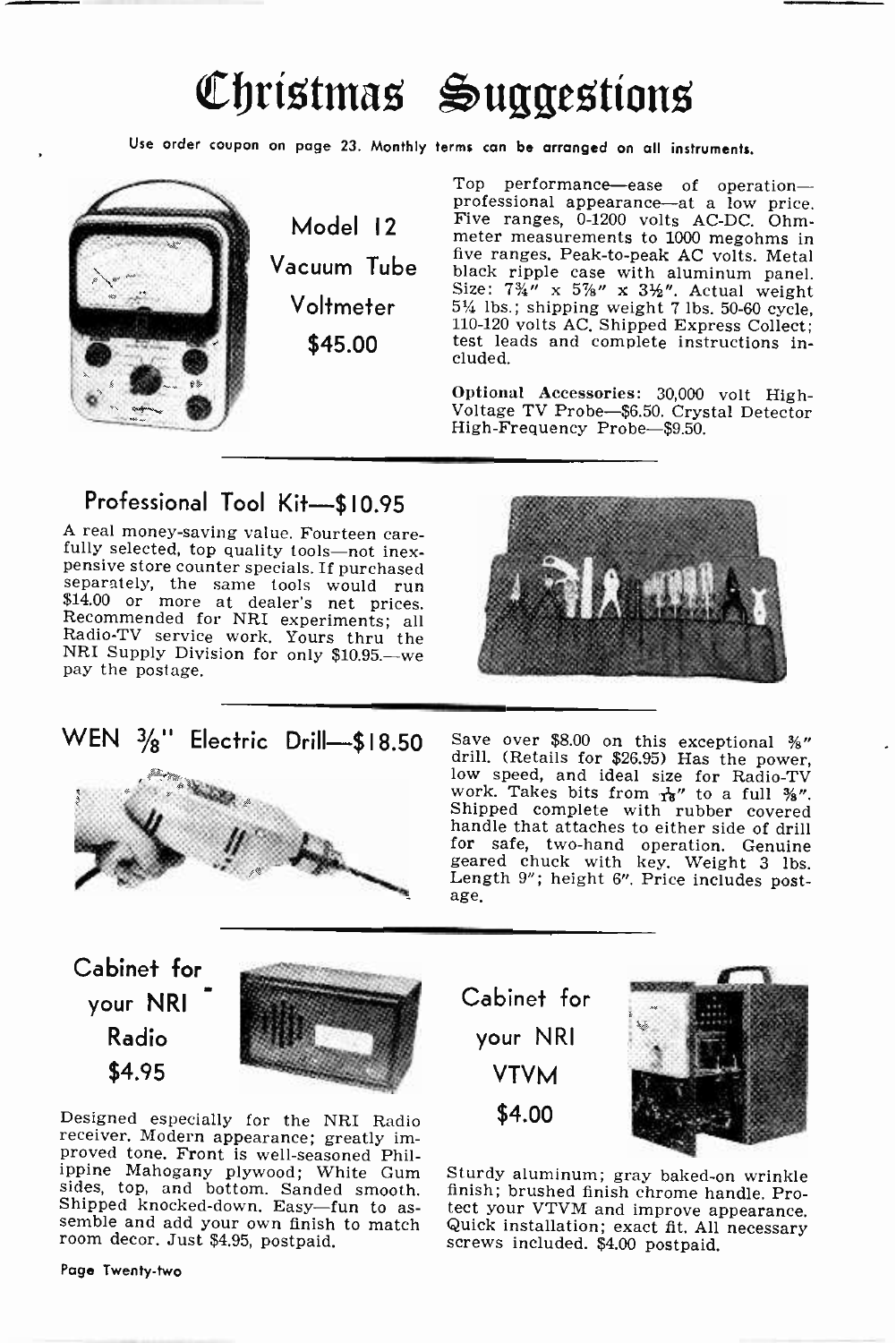ATR "A" **Battery** Eliminator \$42.95



A "must" for auto Radio servicing. Provides 6 volts at 10 amps continuous or <sup>12</sup> volts at 6 amps continuous. Will operate all 6-12 volt and transistor auto sets. Features accurate voltmeter and ammeter, variable output voltage control, on -off switch, safety -locking voltage selector, fuse, and leather handle. Can also be used as a battery charger. Uses full -wave dry as a battery charger. Uses full-wave dry<br>disc selenium rectifier assuring noiseless. interference-free operation and extreme<br>long life. Size:  $6\frac{1}{2}$ " x  $8\frac{1}{2}$ ". Shipping weight: 22 lbs. Shipped Express Collect. NRI price \$42.95.

Completely portable, no AC power re- quired. 20,000 ohms -per -volt on AC. Measures AC -DC volts, AC output, decibles, DC current, ohms. Size  $5\frac{1}{4}$ " x  $7$ " x  $3\frac{1}{8}$ ". Large, easy-to-read  $4\frac{1}{2}$ " meter scale. Operating instructions and test leads included.

Optional Accessories-25,000 volt TV Probe, \$9.95. Eveready Neolite Carrying Case, \$9.75.

Actual weight: 3½ lbs. Shipping weight: <sup>6</sup>lbs. Shipped Express Collect.



Contains 100-watt Weller "Junior" Solder-<br>ing Gun, soldering aid, brush, roll of resincore solder. The ideal gift. A \$7.95 value for only \$5.95 postpaid.

Weller Models D-440 and D-550 Soldering Guns



Model D-440, dual heat, rated at 100-150 watts. List price \$14.90. NRI price \$10.73 postpaid. Model D-550, dual heat, rated at 200-250 watts. Heavy duty. List price \$16.25. NRI price \$11.71 postpaid.



Famous Model 260 Simpson AC -DC VOMA \$43.95

### ORDER BLANK

National Radio Institute Supply Div. 3939 Wisconsin Ave. Washington 16, D.C.

I enclose \$................. (check or money order). Send me the following item(s):

|    | Model 12 VTM \$45.00               |  |
|----|------------------------------------|--|
|    | Model 12 VTVM TV Probe \$ 6.50     |  |
| Ιł | Model 12 VTVM HF Probe  \$ 9.50    |  |
|    | Professional Tool Kit \$10.95      |  |
| П  | WEN 3/8" Electric Drill \$18.50    |  |
|    | Radio Cabinet Kit  \$ 4.95         |  |
|    | □ Cabinet for W VTVM \$ 4.00       |  |
|    | ATR "A" Battery Eliminator \$42.95 |  |
|    | Simpson Model 260 VOMA \$43.95     |  |
|    | Simpson 260 TV Probe \$ 9.95       |  |
|    | Simpson 260 Carrying Case  \$9.95  |  |
|    | Weller 8100K Soldering Kit  \$5.95 |  |
|    | Weller D-440 Soldering Gun \$10.73 |  |
|    | Weller D-550 Soldering Gun \$11.71 |  |
|    |                                    |  |

Tell me how I can buy the instruments I have checked on monthly terms.

Name

Student No.

City Zone State Express Office  $\dots\dots\dots\dots\dots\dots\dots$ <br>If you live in Washington, D. C.. add 2% D. C. Sales Tax.

Page Twenty-three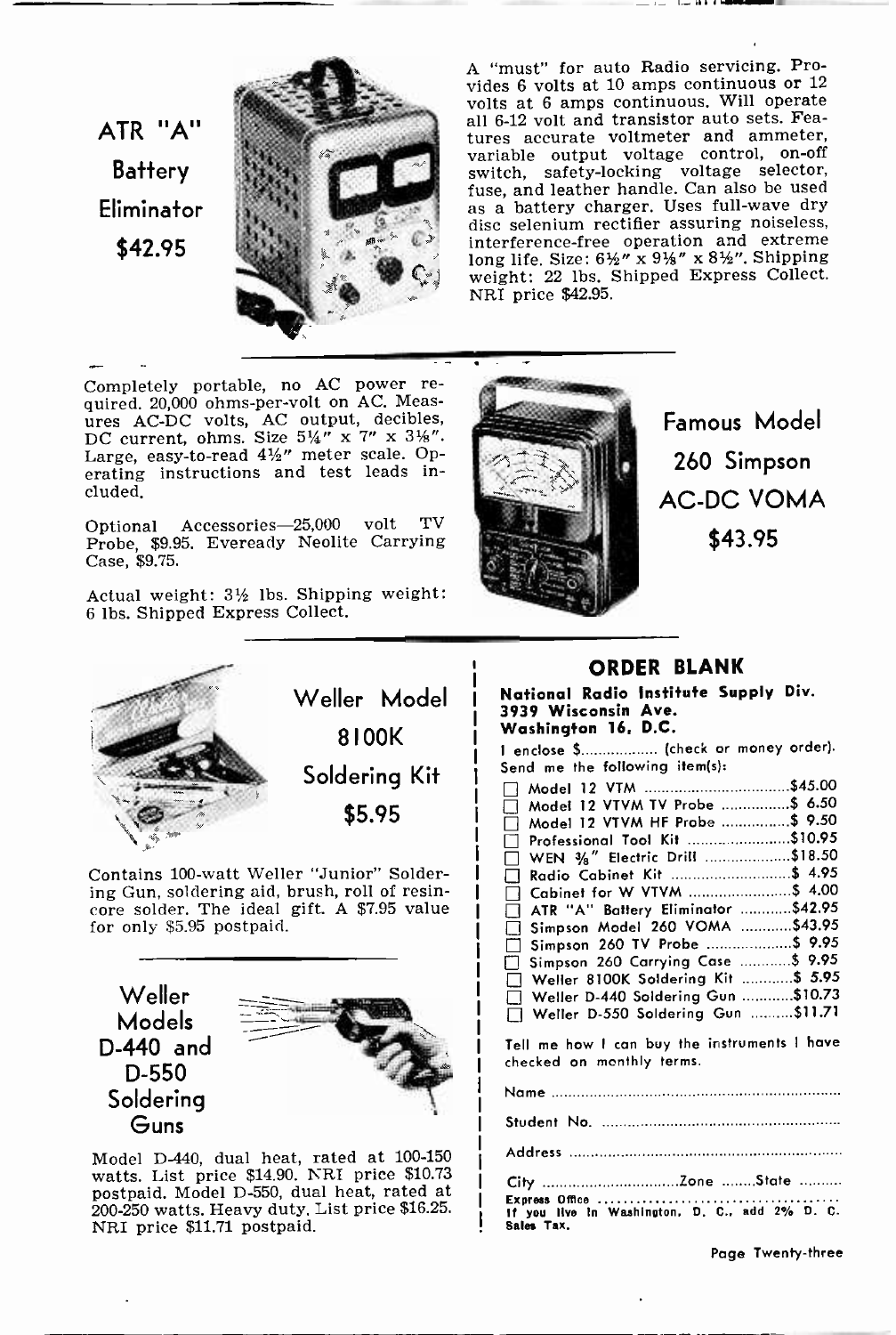and the volume control<br>is switched to the phono pickup and away from the radio circuits. Removing the i-f screen and plate voltage is usu-<br>ally necessary, otherwise, if the set is tuned  $\frac{1}{2}$ to a powerful station, intercom<br>signals may come<br>through and mix with the phono signal.

If the record player has its own volume control, use the circuit shown in Fig, 10. Here the con- trolled output of the pickup is fed to the first<br>af coupling capacitor.

and the receiver volume control will have no effect on phono operation.

safe, "ground" connections are to be made<br>to the end of the receiver volume control that is at the lowest audio potential (shown in the diagrams as being grounded).

Most record players you buy today come equipped with a shielded insulated lead

(B) Single phono jack-mounts directly on receiver chassis. (C) Double phono pack.

terminating in a phono plug. All you have to do is mount a phono jack on the re- ceiver chassis and connect it to the switch and volume control. If hum pickup is en-<br>countered, a shielded wire should be used a region people into a neutritic convert between the jack and the switch. Ground system. There are many uses for an inter-<br>the shielding at the low end of the volume com system. For example, you could have control and at the jack.

chassis should be large enough so that the answer the door. It could also provide a metal part of the jack (to which the shield simple means of getting rid of persistent of the lead connects) does not short to the salesmen of the lead connects) does not short to the chassis. Typical jacks are shown in Fig. 11.



FIG. 12. A standard receiver used in an intercom. system. Additional remote speakers can be used with a selector to switch from one to another.

### Installing a Low -Impedance Pickup

In Fig. 10 the ground symbols may or may General Electric variable reluctance unit not indicate the receiver chassis. To be is used, it is necessary to use a preamplisafe, "ground" connections are to be made fier. Suitabl When a low -impedance pickup such as the General Electric variable reluctance unit is used, it is necessary to use a preampliinstructions for their installation, are available at attractive prices from radio supply houses. It is not worthwhile to construct an amplifier for this purpose.

drive a power output tube. It should be<br>FIG. 11. (A) Single-prong shielded phono plug. connected to the volume control as shown Adding Phono Pickups to TV Sets. If the question arises of connecting a phono pickup to a TV receiver, it is best to discourage such an installation. Point out to the customer that the TV portion of the receiver cannot be cut off and the sweep circuits must be kept operating. However, you could break into the audio system as shown in Figures 9 or 10. Although the<br>detector systems are different in TV receivers, beyond the volume control the circuits are identical. There is an exception; in some of the recent TV sets, the detector feeds the power output tube without any intervening audio amplifier. However, one of the high -output low -fidelity pickups will connected to the volume control as shown in Fig. 9, using a single -pole, double -throw switch instead of a double -pole unit in Fig. 10.

### Converting a Radio Receiver Into a Part -Time Inter-Com

If the chassis is not an electrical part of the kitchen and the front door. This would<br>the receiver, the jack mounting hole in the interrupting her work in the kitchen to a radio receiver into a part-time inter-com<br>system. There are many uses for an inter-<br>com system. For example, you could have<br>an inter-com system connected between the inter-com between the kitchen and the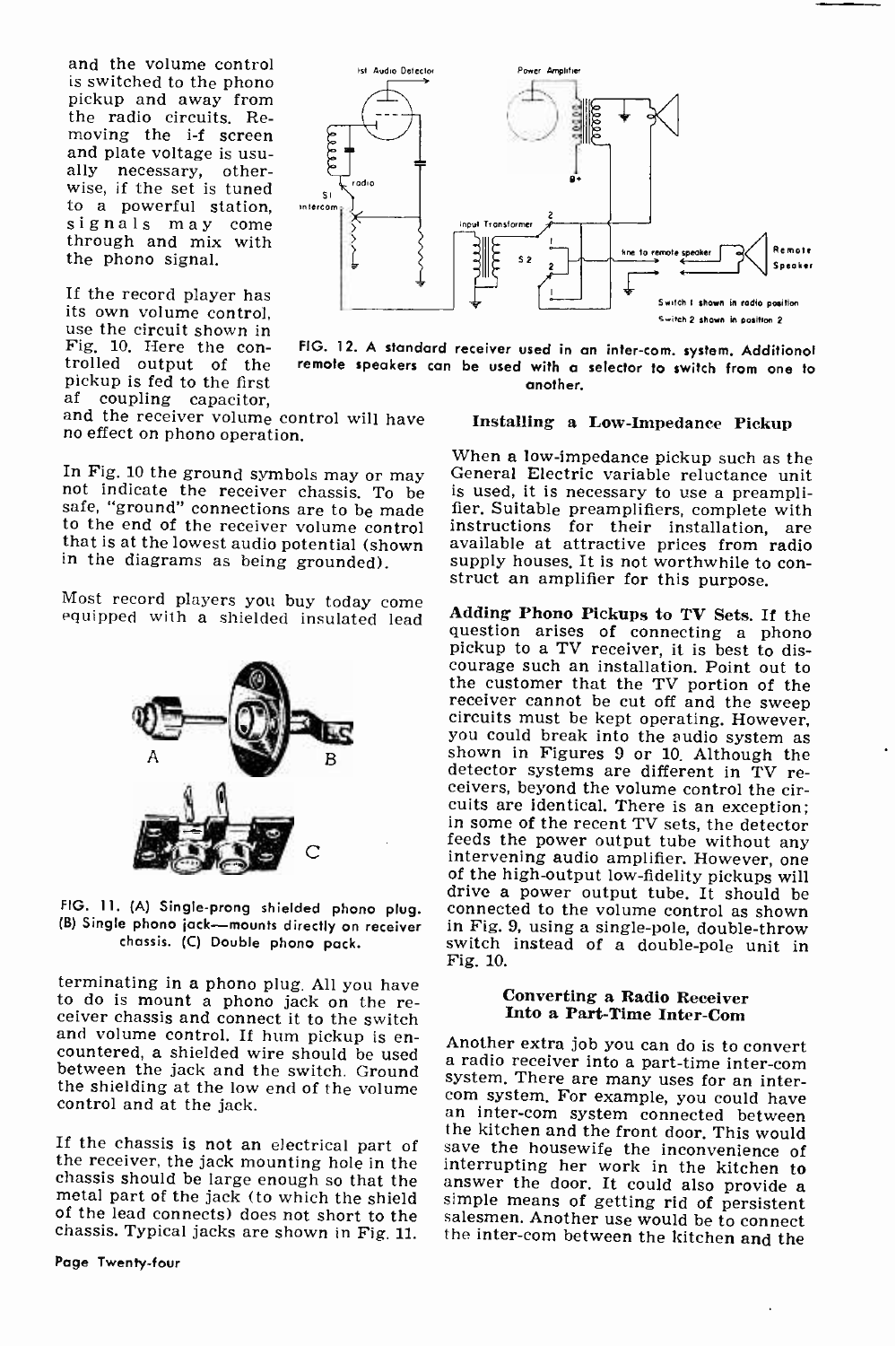children's room. This would allow the housewife to hear what the children were doing without interrupting her work.

An inter-com system is nothing more than<br>an audio amplifier with a microphone feeding a signal through the amplifier and With switch S2 in position 1, the loud-<br>then to a loudspeaker. You do not need speaker will operate just as usual. The rethen to a loudspeaker. You do not need to have an actual microphone. A dynamic loudspeaker will work quite well as a microphone. Also, you do not need an am- plifier at each end of the line. Only one is necessary. A switching system can be used<br>so the connections can be reversed. For When switch S1 is turned to the inter-com example if a kitchen front-door inter-com position, the system will work as an inter-<br>is being used, when the switch is in one com. With the switch S2 in position 1, the<br>position, the loudspeaker at the front door person a acts as a microphone and the loudspeaker in the kitchen like a loudspeaker. When the switch is turned, just the opposite is true. Then you can speak into the loudspeaker in the kitchen and it will be heard at the front door.

In Fig. 12 we have shown a circuit that will operate as an inter-com when used with a standard receiver. Notice that the only additional parts are an extra loud-<br>speaker, one single-pole--double-throw switch S1, one double pole throw switch S2, and an input transformer. A conventional replacement type output trans-

 $\frac{\cdot}{\cdot}$ nri $\frac{\cdot}{\cdot}$ 

former is used as the input transformer. The low-impedance winding of the transformer is to be connected to the voice coil.

When switch S1 is in the radio position, the system will work simply as a radio. With switch S2 in position 1, the loudmote loudspeaker will be shut off. With switch S2 in the second position, the radio will then play through the remote speaker and the speaker at the radio will be cut off.

position, the system will work as an interperson at the radio can speak into the radio's loudspeaker, and he will be heard at the remote loudspeaker. With switch S2 in the opposite position, a person speaking into the remote speaker will be heard at the loudspeaker in the receiver.

<sup>300</sup>-ohm "twin lead" makes a good con- ductor to the remote speaker. This is the type of wire used to connect a TV antenna.

These are some of the "extra" jobs you may be called on to do in radio-TV servicing. Doing them well will not only add to your income, but increase your reputation.

 $-nr-$ 

# Closed -Circuit TV Keeps Eye On Production In Pennsylvania Steel Mill

Television cameras focused through port- holes into the reheating ovens of the Jones & Laughlin steel plant in Aliquippa, Pa., are making it possible for furnace chargers furnace charger, is responsible for keeping<br>to observe operations and to control the a supply of hot slabs moving through the to observe operations and to control the movement of white-hot steel slabs by watching television screens from a safe and comfortable "pulpit" 100 feet distant from the furnaces.

Robert J. Grim, assistant general foreman of the mill says: "The television equipment paid for itself in the first month of use. We have a much more efficient operation as a result, with fewer delays and improved production."

The cameras and associated receivers, operating over a closed circuit, were developed by RCA.

the pictures to the control room where they appear on monitors placed on either side of the operator. The operator, or furnace charger, is responsible for keeping mill for further processing. Not only must the furnaces be kept fully supplied with the glowing slabs to prevent a jam-up but the charger must see that the slabs are sent on their way with split-second precision to prevent cooling-out before they arrive at the rolling section.

Working with levers and with the aid of the television pictures, the charger is, in effect, close to the scene without having to face the searing heat given off by the ovens.

special heat-proof housing for protection<br>Two RCA ITV-6 cameras scan the scene against the high temperatures in which<br>inside the 2,400-degree ovens and transmit they must operate continually. The cameras are built to stand up under rugged usage and each one is encased in a against the high temperatures in which they must operate continually.

"Money and time are the heaviest burdens of life, and the unhappiest of all mortals are those who have more of either than they know how to use."

-Samuel Johnson

Page Twenty-flve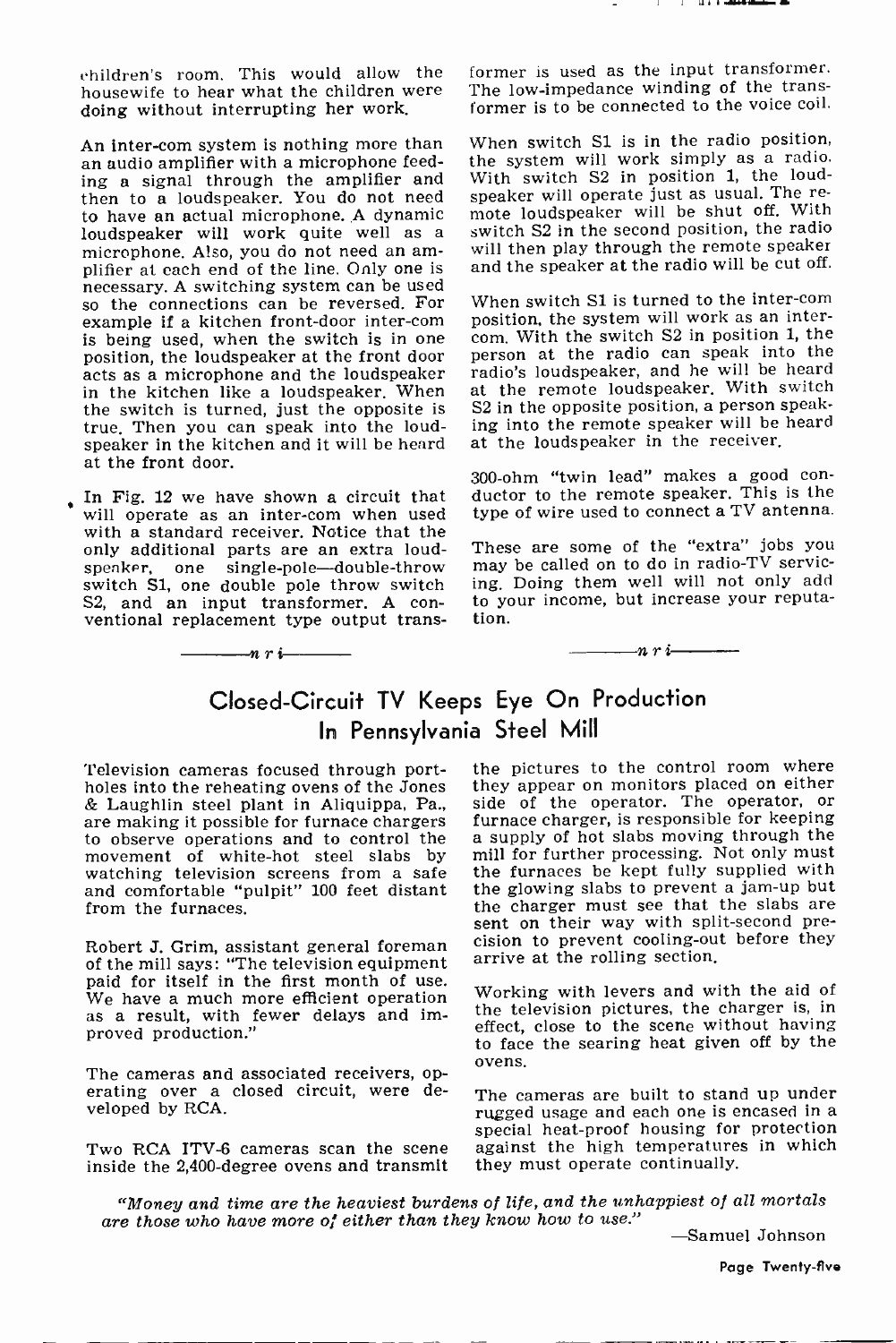types of electronic devices, the Chapter does not find it a problem to arrange always interesting and instructive sessions.

Students and graduates in the area are always welcome at the meetings, are treated cordially and made to feel at home. If<br>vou have never visited the chapter, conyou have never visit and the chairman Edward McAdams, 3430 each month to the meet who have.<br>Irwin Ave., New York City, or Secretary indicated their desire to remain on the ac-<br>David Spitzer, 2052 81st St., Brooklyn. The ti meetings are held on the third Tuesday

day following the third Friday of each month at a member's shop. This plan will be tried until the first of the year so that at least one monthly meeting will be available to those unable to attend on Fridays.

Due to increased costs, monthly notices will be sent prior to the first meeting of each month to those members who have tive mailing list. All others will receive special notices periodically. Any member



The most popular spot at the Springfield Chapter's annual picnic-the picnic table.

of each month, 8:30 P.M., at the St. Marks Community Center, 12 St. Marks Place, New York City.

SPRINGFIELD (MASS.) CHAPTER was blessed with reasonably good weather for its annual picnic. Although the sky was tact either Chairman Rupert McLellan, overcast there was no rain. Some forty 233 Grove St., Chicopee Falls, or Secretary men, women and children attended. It was obvious that they all enjoyed the day.

As usual, the picnic table was the most popular spot with its abundance of pepper has completed the initial wiring of the steaks, hot dogs, soda pop, watermelon, Chapter's dynamic radio demonstrator. The etc. The Committee had planned games and races, but everyone seemed to take care of his own entertainment.

The grove where the picnic was held is a<br>
Post-cards have been sent to all members<br>
day camp for retarded children. This grove to determine their preference of which day<br>
has all the accessories for children's enis best camp for the children to have the next day.

In the past, the Chapter has been holding its meetings on the first and third Fridays of each month at the U. S. Army Headof each month at the U.S. Army Head-<br>quarters Building, 50 East St., Springfield. either as guests or as prospective mem-<br>The Chapter will continue to hold its bers. Those interested should get in touch<br>meeting on the firs meeting on the first Friday of each month with Chairman Frank Skolnik, 932 Spring<br>at that address. But the second meeting Garden St., or Secretary Kenneth Shipley, at that address. But the second meeting of each month will be held on the Satur-

not receiving the monthly notices and desiring to do so, should drop a card to the Secretary.

All NRI students and graduates in the area will be welcome at the meetings. Contact either Chairman Rupert McLellan, Howard Smith, 53 Bangor St., Springfield, Mass.

PITTSBURGH CHAPTER'S Tom Schnader has completed the initial wiring of the permit removal of components for prac-<br>tical demonstration of radio defects.

Post-cards have been sent to all members to determine their preference of which day is best to visit a local television station. ulated, the members' tour of this station will be scheduled. October has been se-

The chapter extends a warm invitation to all NRI students and graduates in the Pittsburgh area to attend its meetings either as guests or as prospective members. Those interested should get in touch with Chairman Frank Skolnik, 932 Spring Garden St., or Secretary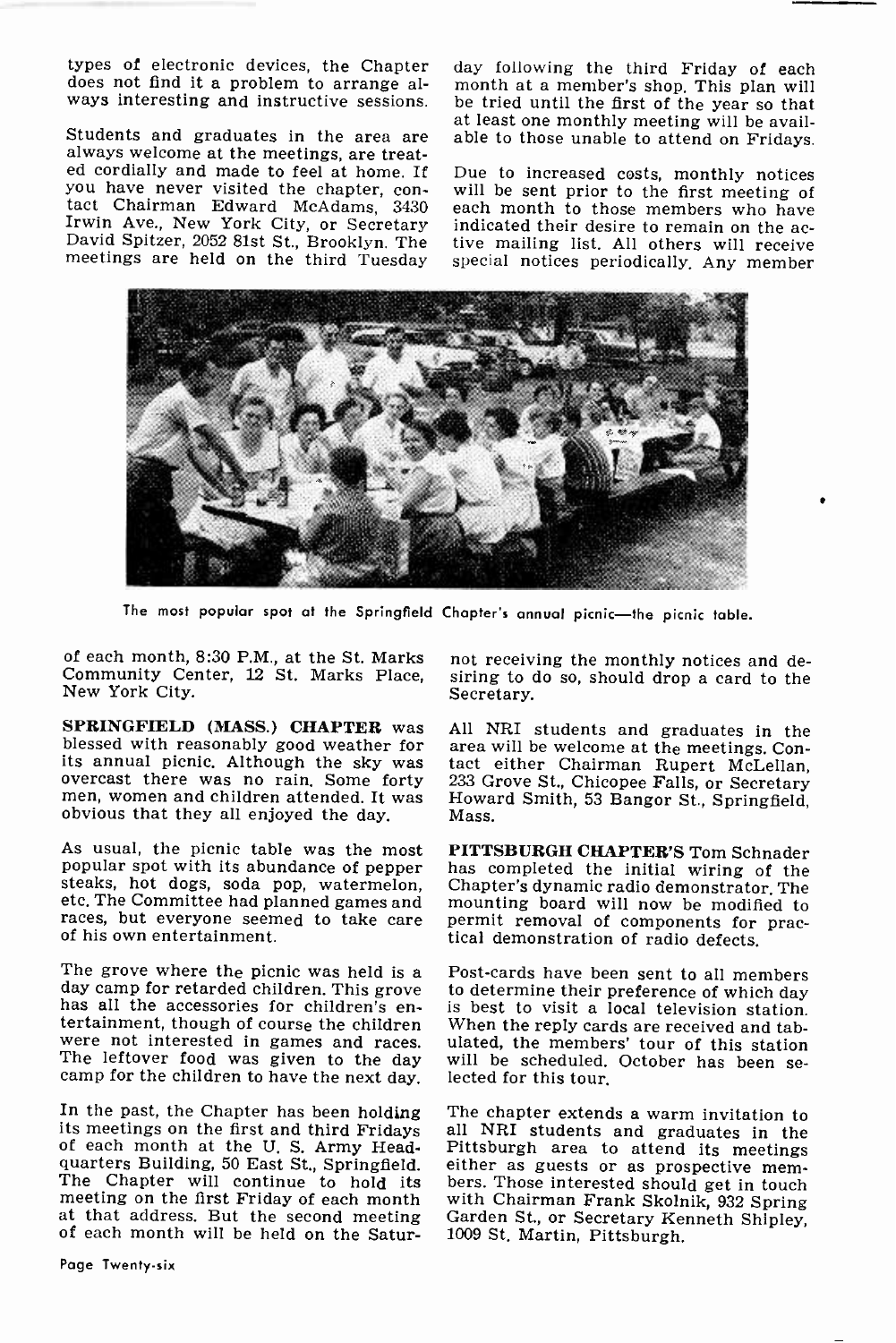# **CAPACITOR**

# by Dale Stafford

NRI Consultant

CAPACITORS are absolutely essential in the construction of electronic circuits but sometimes it seems as if they were invented by some misguided individual whose sole purpose in life is to make things miserable for the serviceman. Anyone who In power supply filters, an open or dehas ever replaced a defective capacitor  $\epsilon$  rease in capacity in the input filter capace only to have the replacement unaccountably fail within a short time or who has been forced to postpone a rush job while

# FROM THE  $\parallel$   $\frac{\text{hum} \text{ are}}{\text{voltage}}$ WHITE HOUSE

On the occasion of the 32nd Anniversary Conference of the National Home Study Council, the following telegram was received:

"PLEASE GIVE MY GREETINGS TO ALL ATTENDING THE 32ND ANNIVERSARY CONFERENCE OF THE NATIONAL HOME STUDY COUNCIL.

COURSES BY CORRESPCNDENCE<br>REPRESENT AN IMPORTANT AN IMPORTANT METHOD IN PROVIDING DIVER-SIFIED EDUCATIONAL TRAIN-ING. IN THE DEVELOPMENT OF WAYS TO MAKE THESE OPPORTUNITIES AVAILABLE TO A TUNITIES AVAILABLE TO GREATER NUMBER OF PEOPLE, YOUR ORGANIZATION PROVIDES A SPLENDID SERVICE TO THE NATIONAL COMMUNITY."

### DWIGHT D. EISENHOWER

NOTE: NRI and its courses are fully accredited by the National Home Study Council.

**CHOOSING** be made a trip to the wholesaler for an analysis of the made a trip to the wholesaler for an odd-value capacitor knows what 1 mean.

**THE RIGHT** To compound the confusion, replacement<br>units come in all shapes, sizes, and prices. Perhaps a discussion of capacitors from the viewpoint of the technician will be helpful.

> First, let us look at the electrolytic since, to the serviceman, this is the biggest "villain." Electrolytics open, change capacitance, develop leakage or high power factor or short completely.If the moisture dries out, there will be a decrease in capacitance. Defective seals, excessive opera-ting temperature, and age contribute to this effect. A good capacitor lasts about five years more or less. If an electrolytic is close to five years old, it is fairly safe to assume that it is nearing the end of its useful life.

crease in capacity in the input filter capacitor will cause a low hum but the most noticeable effect will be a sharp reduction in output voltage. Leakage allows the hum to increase while the output voltage goes down. The rectifier will be ruined if the leakage is excessive. A high power factor results in an increase in hum and a sharp reduction in output

Leakage in the output filter capacitor will reduce the output voltage and increase the hum. The filter resistor (or choke) may burn out if too much current is<br>drawn. An open, decrease in capacitance or high power factor in the output filter capacitor will have little effect on the output voltage. However, the hum will rise to a high level. In addition, if the capacitor is also used as an rf-if bypass (as it is in many sets) oscillation will occur.

A good general rule is to stick to exact replacement values whenever possible. However, this may not always be possible or even desirable. For example, wet -type electrolytics have a high leakage and must be mounted upright, so it may be desirable to replace a wet capacitor with a dry type. If so, make sure that the surge voltage rating of the replacement is high enough. Due to the self-healing qualities of The wet -type electrolytics, some manu- facturers may operate them closer to the break-down point than comparable dry types. Of course, the working voltage rating of the replacement must be at least as high as that of the original unit.

As a rule, the same capacitance value should be used when replacing filter capacitors. A lower value should never be used as an increase in hum is almost certain

Page Twenty-seven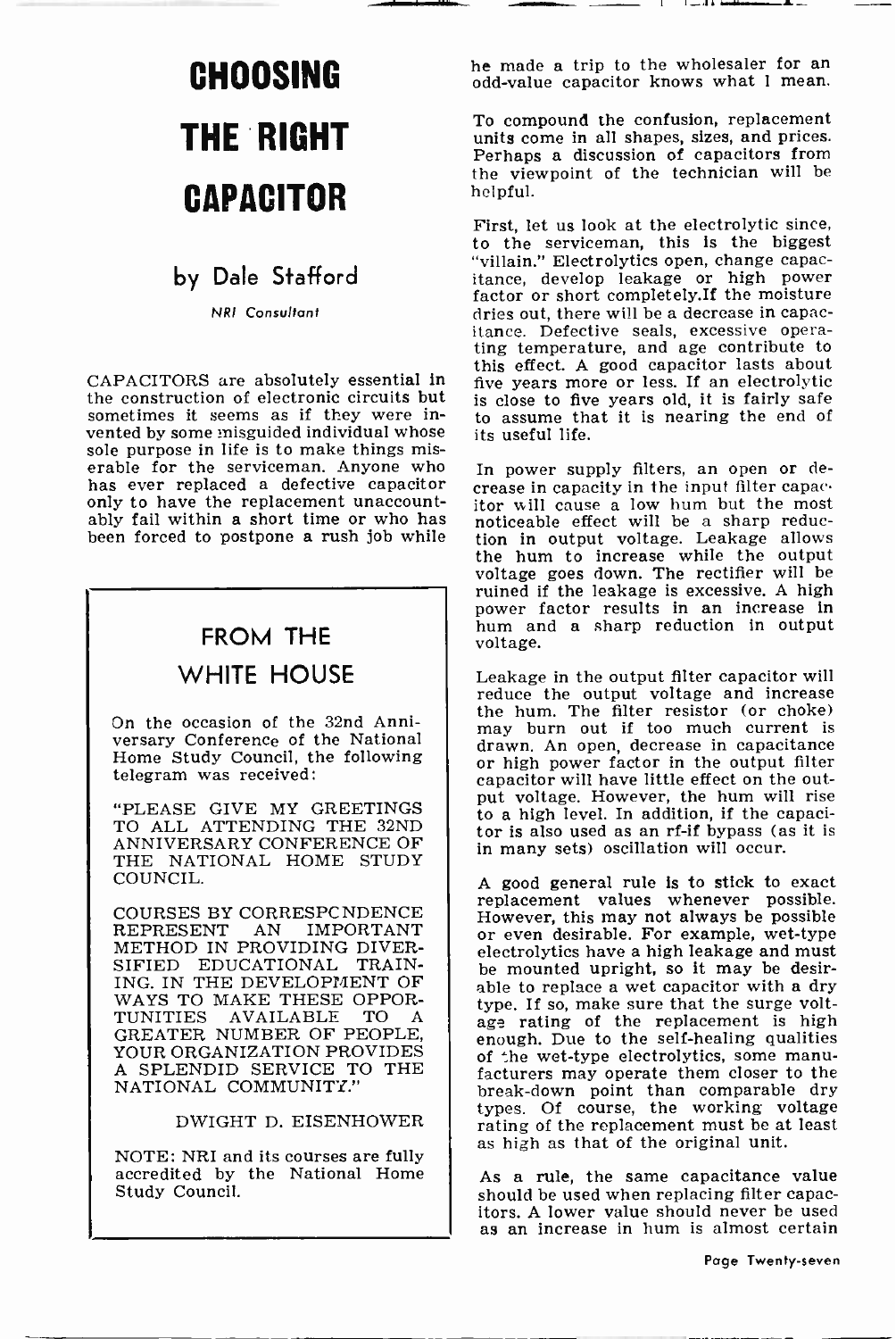in the value of an output filter capacitor a common positive lead with will do no harm. However, care should be negative leads for each section. will do no harm. However, care should be exercised in increasing the capacity of the<br>input capacitor, as the rectifier may be. In Fig. 2B, a dual-section capacitor with a input capacitor, as the rectifier may be The TB. 2B, a qual-section capacitor with a<br>damaged by the higher charging current common negative is used while Fig. 2C damaged by the higher charging current.<br>If this change is necessary, a small surge If this change is necessary, a small surge resistor should be installed between the mon positive lead. rectifier and capacitor to limit the current through the rectifier as the capacitor charges.



Fig. 1. Typical AC -DC power supply.

capacitor can he used in most of these sets, using the 30-mfd section as the in-<br>put capacitor and the 50-mfd section as the output. A typical AC-DC power supply can be connected between the two sections is shown in Fig. 1. is shown in Fig. 1.

However, discretion must be exercised here as the customer may feel that the unit in Fig. 20<br>change impairs the appearance of his set inegative lead. change impairs the appearance of his set.

available, quite often it may be possible to parallel two or more capacitors to obtain the correct value. For example, 20 and 30 mfd capacitors may be paralleled to make up a 50-mfd capacitor. The governing factor in these cases is the space available for mounting the capacitors.

Electrolytic capacitors are available in values ranging from 1 mfd to about 6000 mfd. Working voltage ratings range from needed voltage ratings are available for each capacitive value. Single, dual, triple, and quadruple units are available in many values.

You may find dual-section electrolytics<br>with three different lead arrangements as<br>shown in Fig. 2A. There may be two sep-<br>arate sections in one container with a<br>positive and a negative lead for each sec-<br>tion. Other units

to result. Ordinarily, a moderate increase in negative lead while still others may have in the value of an output filter capacitor in a common positive lead with separate negative lead while still others may have

uses a dual-section capacitor with a com-

In AC-DC receivers, the values do not seem<br>to be too critical and a 50-30 mfd dual each section could be used in Fig. 2B by As you can see by inspecting the diagrams, it would be a simple matter to replace either of these units with two single-secconnecting the negative leads together<br>and in Fig. 2C by connecting the positive<br>leads together. Had two single section capacitors been used in either circuit origi- nally, it could have been rewired as shown in Figs. 2B or 2C.

A can-type capacitor can be replaced with ting the capacitor with reverse polarity<br>a tubular capacitor (mounting it under but this would of course, result in destruc-<br>the chassis) if there is sufficient room. tion of the c However, in studying Figs. 2B and 2C, you will see that the common negative and common positive units are not interchangeable. In the diagrams, the filter resistor is connected between the two sections of the filter capacitor, providing an input and an output filter capacitor. If a common positive capacitor is used to re-<br>place the unit in Fig. 2B, both sections of the capacitor would be connected to the rectifier end or to the load end of the filter resistor. The only way the resistor as in Fig. 2C. It might be done by connec-<br>ting the capacitor with reverse polarity tion of the capacitor. As you can see, it would be equally impossible to replace the unit in Fig. 2C with one having a common

When the correct capacitor value is not When replacing electrolytics in TV sets or in other applications where they are







Fig. 2. Dual-section electrolytic capacitors.

Page Twenty-eight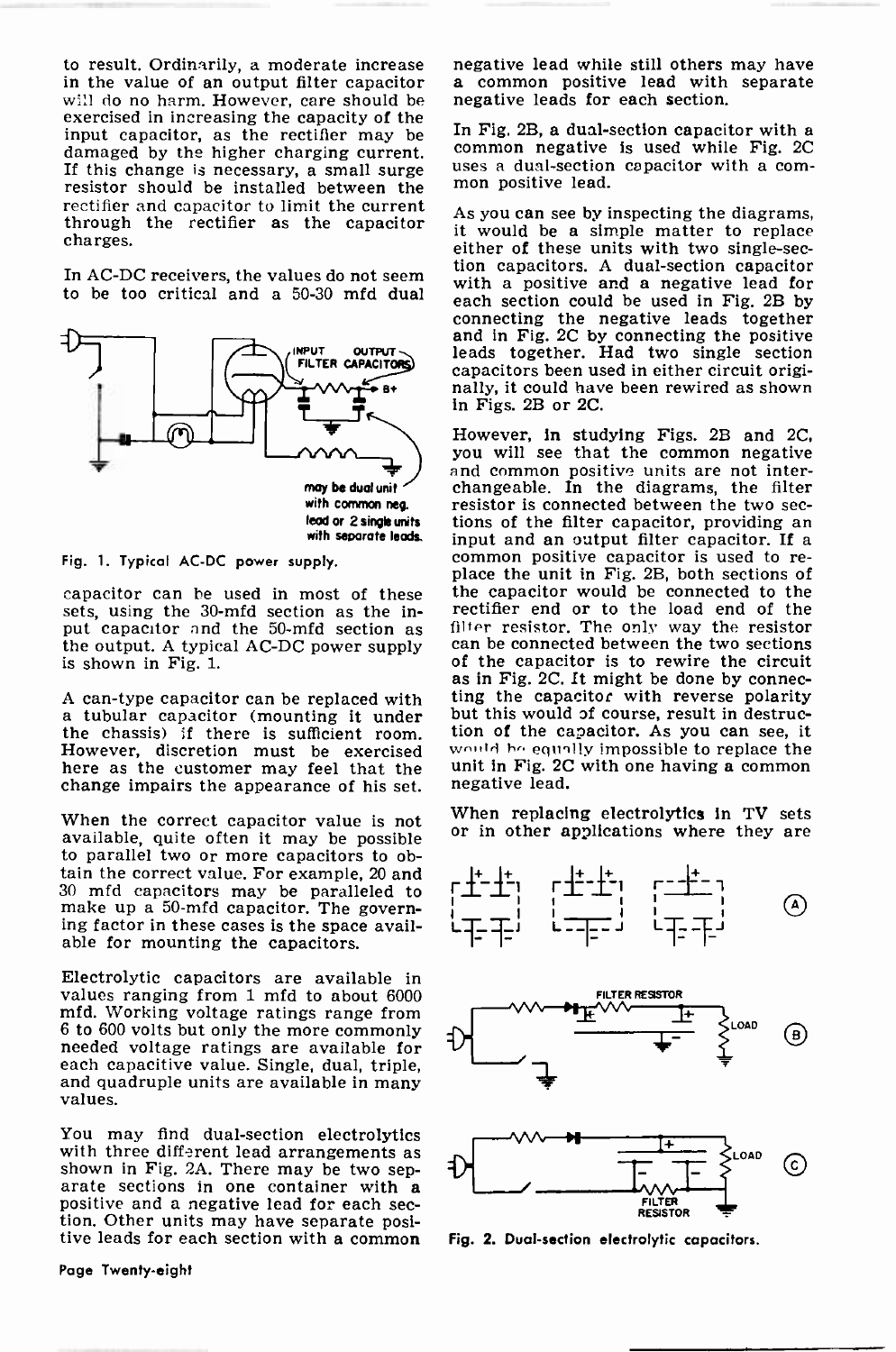

Fig. 3. RC Coupling circuit.

subjected to considerable heat, make sure the replacements are rated for operation up to 850C.

Sizes of standard single-section replacement units vary from 1" x 2" to 1-%" x ment units vary from  $1'' \times 2''$  to  $1-\frac{3}{2}'' \times \frac{1}{2}$  as  $1\%$ —most standard units are 5%.<br>  $\frac{1}{2}$  x 1-7/16" x 2-7/16" in the tubular type.<br>
Miniature tantalum electrolytics as small discound tubular forms. The disc t as 9/16" long by 3/16" in diameter are made for transistor circuits and other uses for requiring compact physical size.

Choosing the correct capacitor for some particular installation is simply a case of matching the characteristics of the capacitor to the requirements. Electrolytics use from 1 mmfd up to about 1500 mmfd.<br>are used where high capacity values are The tolerance rating of standard replaceneeded. They provide the most capacity per unit of volume and per dollar of cost but stability and accuracy are very low. Capacity changes with frequency are rather severe.

Paper capacitors are commonly available in values from .005 mfd to 1 or 2 mfd at voltage ratings of 100 to 600 volts. Some special units can be obtained with voltage ratings up to 10,000 to 12.000 volts. The cost and size per mfd is lower than for mica capacitors but the accuracy and stability with age and temperature is poorer. Ordinarily, temperature coefficients are Plastic-impregnated capacitors have a not too important to the serviceman. The Plastic -impregnated capacitors have a higher leakage resistance than the wax-<br>impregnated type so they are more suit-<br>able for coupling capacitors. Moulded capacitors are more resistant to moisture or high temperatures than the wax-impregnated cardboard type.

shown in Fig. 3 will make it easy to see why a coupling capacitor must have a very high leakage resistance. Capacitor C couples the signal voltage from the plate of an amplifier to the grid of the following tube. However, it has another (and equally important) function. It blocks the high positive plate voltage of tube VT1 from the grid of VT2.

Even a very small amount of leakage in the capacitor will allow a positive voltage to be fed to the grid of VT2, cancelling or partially cancelling the normal negative grid bias and causing distortion.

For this reason, only high quality capacitors with very high leakage resistance should be used to replace coupling capac<sup>i</sup>fors.

Mica capacitors provide high initial ac- curacy, high stability with time, and very little capacity change over a wide range of frequencies. Silver mica capacitors are used where high precision is required. In these units, a change in the applied frequency from a very low frequency up to about 2 mc. results in a capacity change of less than 1%. Capacity change with temperature of as little as 20 parts per million per degree C can be secured. Mica capacitors are available with tolerances as low

Ceramic capacitors are available in both disc and tubular forms. The disc type is not suitable for use where the capacity must be held close to an exact value as it is difficult to hold these capacitors to a close tolerance value during manufacture. However, these capacitors compare very favorably with paper units in physical size and in cost Tubular ceramics are made in val-The tolerance rating of standard replacement units is usually 5%. Stability with age, temperature, and frequency changes is excellent, comparing favorably with mica. They are smaller and cheaper than mica capacitors of the same capacity.

Tiny ceramic capacitors, .90" to .310" in diameter and .310" to .750" in length, are made in values from .001 mfd to .1 mfd at 100 WVDC for compact circuits. Prices of these miniature capacitors are rather high (40 cents to \$5.25 each).

Inspection of the RC-Coupling circuit In the five-color system, the first band or Ordinarily, temperature coefficients are only time he is likely to need this information is when replacing a critical component in an oscillator circuit or in one of the tuned circuits in the front end of a com-<br>munications receiver. Color codes using<br>five bands or dots are shown in Fig. 4 and a six-dot system is illustrated in Fig. 5. dot indicates the temperature coefficient. In Fig. 5, the lower left-hand dot shows the characteristics, including the temperature coefficient. In either case, the temperature coefficient is found by locating the matching color in Table I.

> An important factor in choosing a bypass capacitor is the operating frequency of the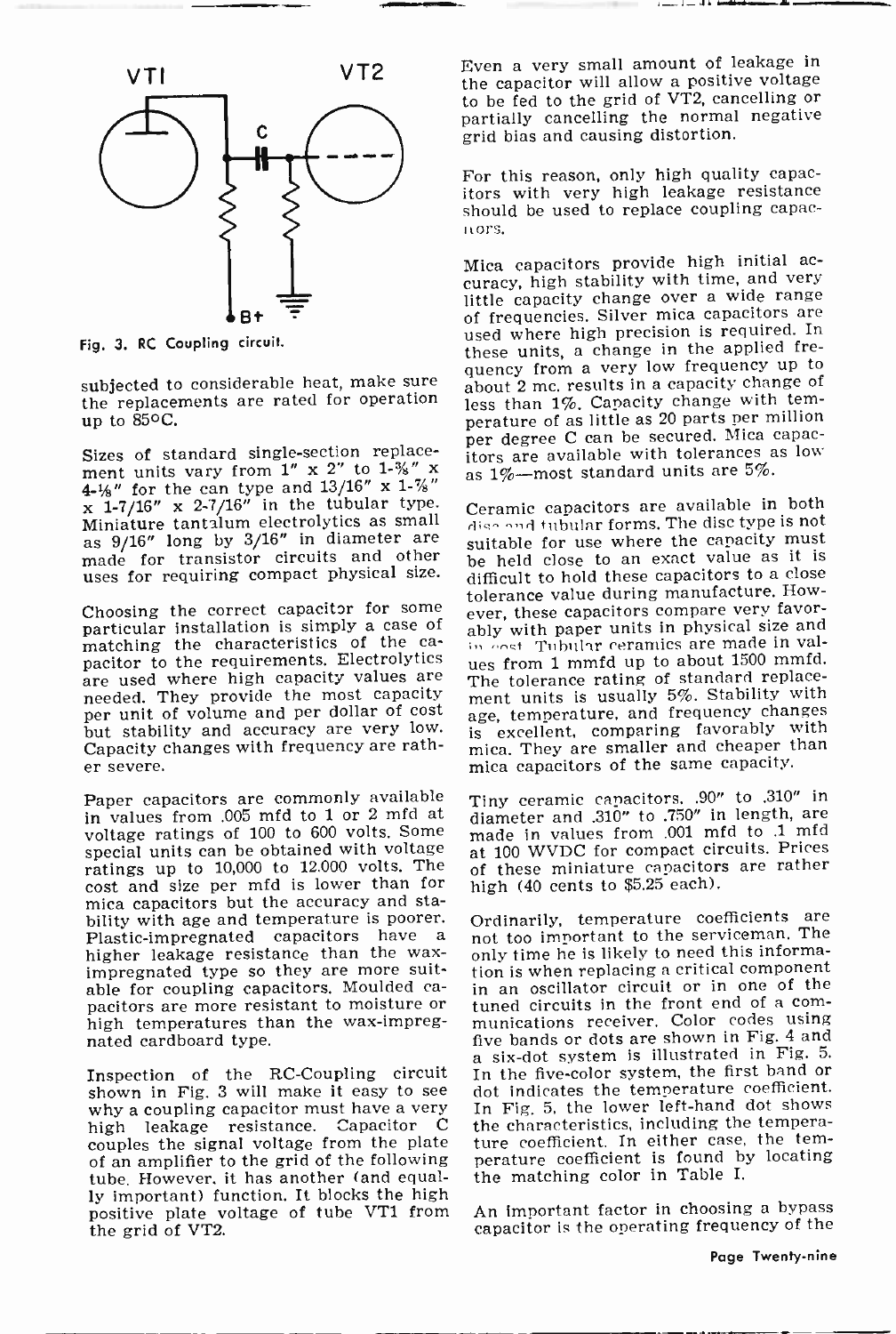

Fig. 4. Color Codes using five bands or dots.

tance are equal and opposite and the capacitor is, in itself, series resonant at this frequency. Above this frequency the effectiveness of the capacitor as a bypass falls rapidly.

Paper capacitors have a fairly high in-<br>ternal inductance which ordinarily limits<br>their usefulness to frequencies below 2 mc<br>although some types are satisfactory up<br>to about 5 mc.

changed, the tone will also be changed.<br>Mica capacitors are much better in this<br>respect than paper capacitors and, thus, can be used in circuits where the operating<br>frequencies are very high. Some types of<br>button-mica capacitors have a self-res-<br>onant frequency as high as 600 mc.

In common replacement types, ceramic ca- pacitors usually have the smallest amount of series inductance per unit of capaci- tance. The inexpensive disc ceramic is useful as a bypass up to over 100 mc.

The value of a by-pass capacitor is deter-<br>mined by the frequency to be by-passed<br>and the resistance of the circuit. The ca-<br>pacitive reactance should be 1/10 or less<br>of the value of the circuit resistance. RF or I-F bypass capacitors range from .01 to .1 mfd, with .1-mfd perhaps the most common. Output tube plate bypass capac- itors vary from .001 mfd to .01 mfd, with .005 mfd to .006 mfd the usual values. Cathode by-pass capacitors for audio out-<br>put tubes range from 5 to 50 mfd, 25 or 50 WVDC. Bypass capacitor values are not too critical so some leeway in selecting a replacement is allowable.

Filters are used in electronic equipment for a multitude of purposes. They may be used to filter out an AC ripple, to set the

Page Thirty

time constant of a circuit, to shape a pulse,<br>to select a single frequency or to pass a<br>band of frequencies. A few examples of<br>simple filters are the grid-leak capacitor<br>and resistor of an amplifier, the R-C combi-<br>nation tenna coil. These are only a few; there are many others.

The important considerations in choosing capacitors for use in these circuits are the frequency at which the circuit is to work, the time constant necessary for proper operation, and the value of R in the RC com- bination.

any changes in other filter circuits. If the<br>circuit in which it is used. At a certain value of the pulse-shaping capacitor in a<br>frequency, the series inductive reactance sawtooth generator is changed, the time<br>of the capa While it is often possible to make moderate changes in a power supply filter, ex- treme care should be exercised in making value of the pulse-shaping capacitor in a constant is changed and the wave-form<br>will be distorted. Improper substitution in the differentiating or integrating networks<br>of a TV receiver may result in incomplete separation of the horizontal and vertical<br>sync pulses or improper forming of the vertical pulse. The wrong value capacitor<br>in a selector or rejector circuit may result<br>in response at undesired frequencies or<br>poor response at the desired frequency.

If the capacitor in a tone control is



Fig. 5. Six -dot Color Codes.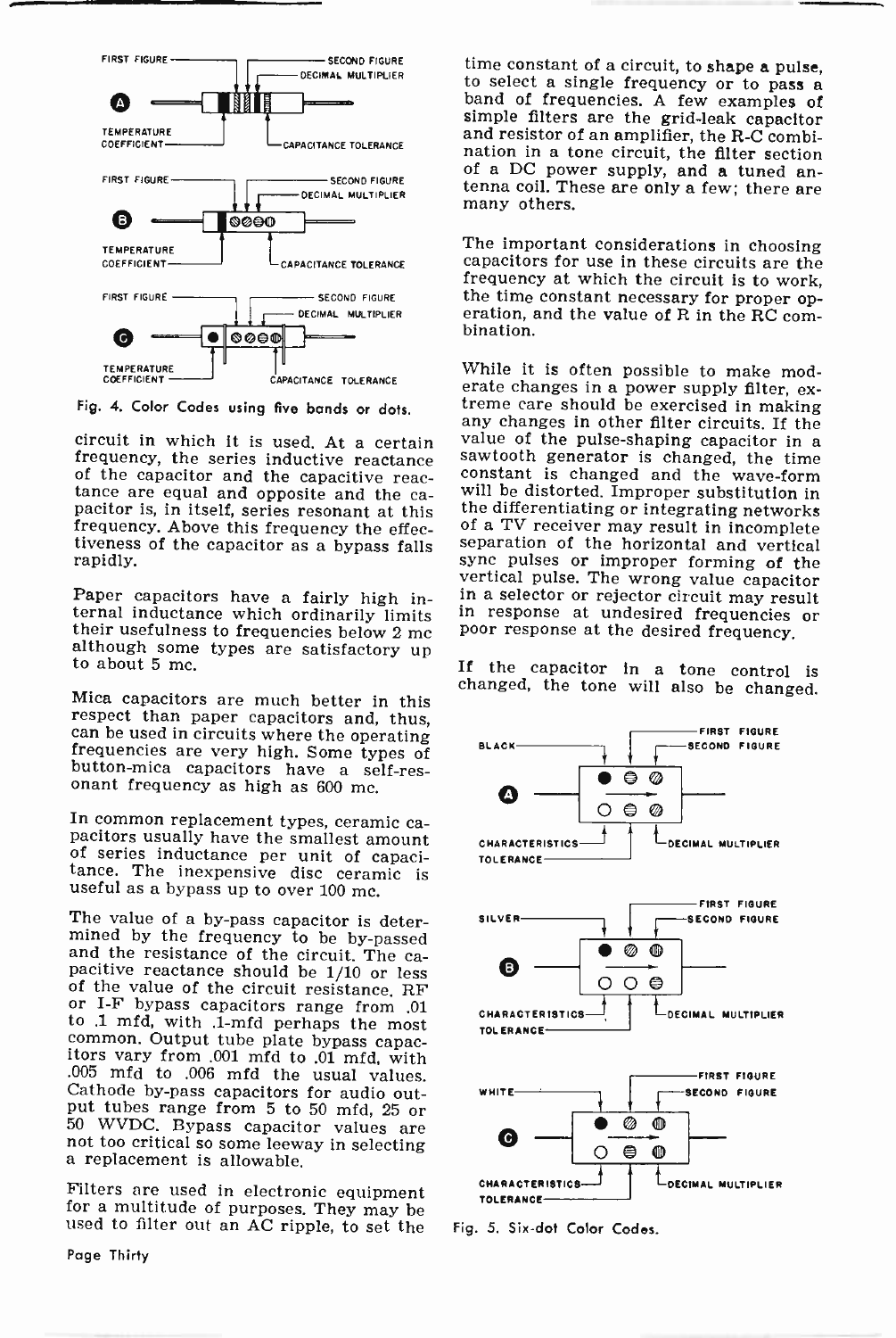

you, the customer may be dissatisfied.

The same consideration applies to an audio<br>coupling canacitor or output tube plate by-<br>Since the leakage resistance of paper cacoupling capacitor or output tube plate bypass capacitor.

Care must be exercised not to upset the time constant of the AVC circuit by using the wrong replacement.

Buffer capacitors in auto radios should always be replaced with units having exactly the same value of capacitance. The value depends on the time the vibrator contacts remain open and closed, the flux density of the transformer iron, and the characteristics of the vibrator used and is carefully pacitors. chosen by the manufacturer for proper operation in that particular circuit. Values may range from .001 mfd to .05 mfd (.004 of unequal capacitance values in series as to .008 are probably most common). Al- any AC component in the voltage across to .008 are probably most common). Alcapacitors rated at 1000 volts, the usual rating is 1600 volts.

the replacement unit has a voltage rating at least as high as the original. Do not be misled if the DC voltage drop across the capacitor is low; make sure it is not in a circuit where the AC voltage peaks may be many times the DC values. An example of this is a capacitor connected across the primary of an output transformer. Although the DC voltage across the capacitor may be only 5 or 6 volts, the AC voltage is very high.

Although receiver manufacturers use many capacitors rated at 200 or 400 volts, most servicemen use 600-volt replacements. They find that the increased dependability and the reduction in callbacks are well worth the slight increase in cost.

nected in series to obtain a higher voltage<br>While the change may sound pleasing to rating. For example, two 500-volt capaci-If necessary, two capacitors may be conrating. For example, two 500 -volt capacitors may be connected in series to make a 1000 -volt capacitor.

> pacitors may vary widely, even in units of the same voltage and capacity ratings made by the same manufacturer, it is best to connect two matching .5M resistors in series across the series-connected capacitors to equalize the voltage drops as shown in Fig. 6. The exact value of the resistors is not important but they should be matched. With electrolytics, resistors of much lower value should be used. The value is not too critical but should be lower than the leakage resistance of the ca-

When replacing capacitors, be sure that and, preferably, made by the same manu-<br>the replacement unit has a voltage rating facturer. Of course, when series connected, It is inadvisable to connect two capacitors of unequal capacitance values in series as the capacitors will divide between the two in inverse proportion to the capacitances. The only safe rule is to use capacitors of the same voltage and capacitance ratings and, preferably, made by the same manuthe two capacitors will have only one-half (or less) the capacity of a single unit.

> Complete coverage of this subject is impossible in an article of this length (whole books have been written on the subject) but perhaps some of the points stressed will be helpful to the practical technician.

| COLOR           | <b>SIGNIFICANT</b><br><b>FIGURE</b> | <b>DECIMAL</b><br><b>MULTIPLIER</b> | TOLERANGE<br>A           | <b>TOLERANCE</b><br>8 | <b>TOLERANGE</b><br>c    | <b>TEMPERATURE</b><br><b>COEFFICIENT</b><br>PARTS/MILLION/°C | CHARAC-<br><b>TERISTICS</b> | <b>VOLTAGE</b><br><b>RATING</b> |
|-----------------|-------------------------------------|-------------------------------------|--------------------------|-----------------------|--------------------------|--------------------------------------------------------------|-----------------------------|---------------------------------|
| <b>BLACK</b>    | $\mathbf{o}$                        |                                     | مبيب                     | <b>120%</b>           | 12NMF                    | $\circ$                                                      | A                           | -                               |
| <b>BROWN</b>    |                                     | 10                                  |                          | 土耳其                   | 土土网站的                    | $-30$                                                        | s                           | 100                             |
| <b>RED</b>      | ŧ                                   | 100                                 |                          | ± 2 %                 |                          | $-80$                                                        | c                           | 200                             |
| ORANGE          | з                                   | 1000                                |                          | ±3%                   |                          | $-150$                                                       | D                           | 300                             |
| <b>YELLOW</b>   | 4                                   | 10000                               | -                        | -                     | -                        | $-220$                                                       | E.                          | 400                             |
| <b>GREEN</b>    | 5                                   | -                                   | -                        | <b>±5%</b>            | ±.5MHz                   | $-330$                                                       | F                           | 500                             |
| <b>BLUE</b>     | 6                                   |                                     |                          | -                     | -                        | $-470$                                                       | G                           | 600                             |
| VIOLE T         | 7                                   | -                                   | $\overline{\phantom{a}}$ | -                     |                          | $-750$                                                       |                             | <b>70Q</b>                      |
| GRAY            | 8                                   | -                                   | -                        |                       | ±0.25 MMF                | $+30$                                                        |                             | 800                             |
| WHITE           |                                     | --                                  | $\overline{\phantom{a}}$ | ±10 %                 | <b>LLOMMF</b>            | ±500                                                         | -                           | 900                             |
| <b>GOLD</b>     | -                                   | $\cdot$                             | <b>±5%</b>               |                       | $\overline{\phantom{a}}$ | --                                                           | -                           | 1000                            |
| <b>SILVER</b>   | $\overline{\phantom{a}}$            | .01                                 | ±10%                     | --                    | -                        | -                                                            |                             | 2000                            |
| <b>NO COLOR</b> | $-$                                 | -                                   | 120%                     | -                     |                          | -                                                            |                             | 500                             |

"Table I. Data for capacitor color codes."